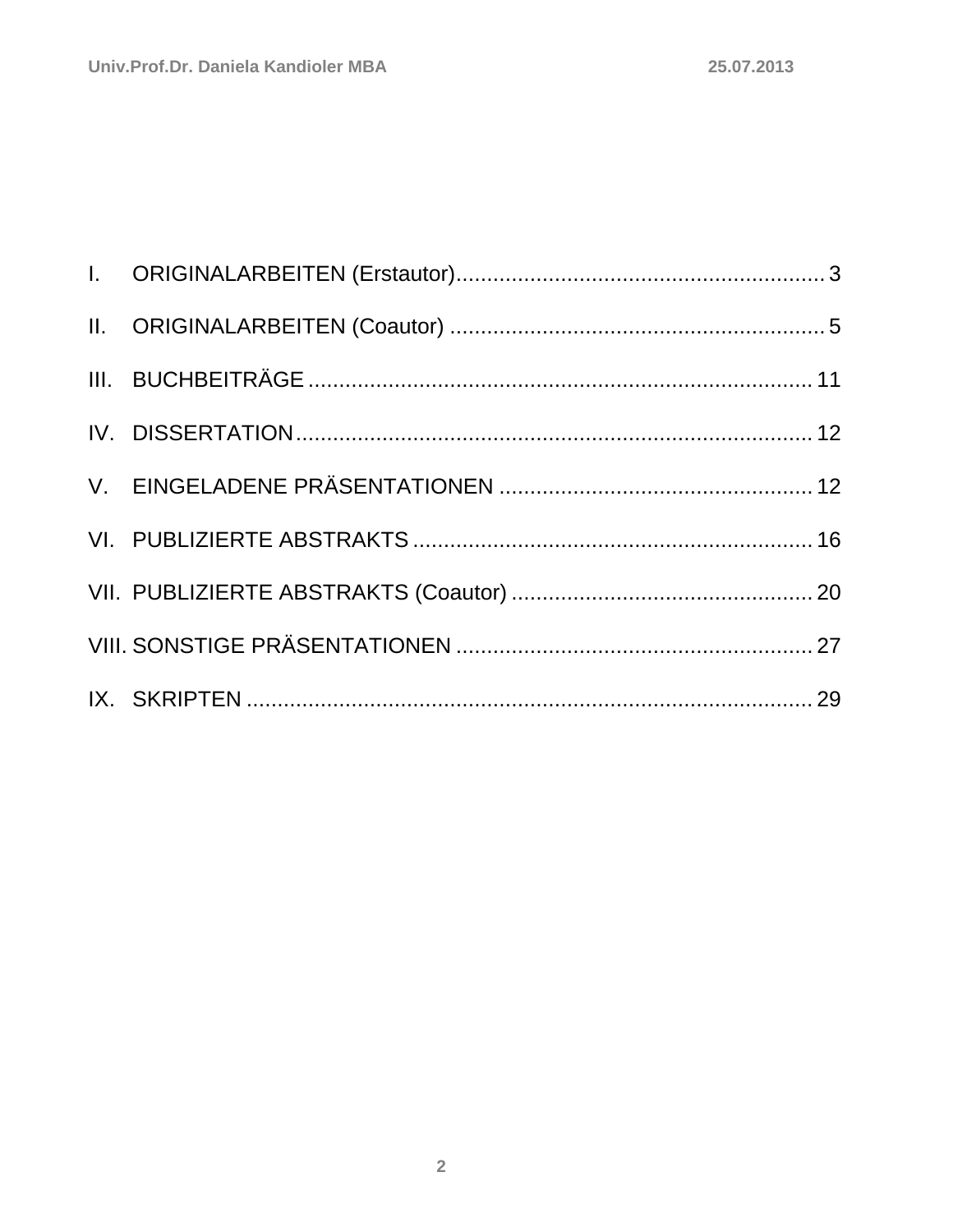### <span id="page-2-0"></span>I.ORIGINALARBEITEN (Erstautor)

### Impact 40,322

14) **D. Kandioler**, on behalf of the pANCHO study directors, investigators and co-workers and the p53 research group.

Personalized medicine – p53 gene analysis for prediction of response to neoadjuvant therapy in esophageal cancer.

Memo 2008; 1: 137-142 **[0]**

13) **Kandioler D**, Stamatis G, Eberhardt W, Kappel S, Zöchbauer-Müller S, Kührer I, Mittlböck M, Zwrtek R, Aigner C, Bichler C, Tichy V, Hudec M, Bachleitner T, End A, Müller MR, Roth E, Klepetko W.

Growing clinical evidence for the interaction of the p53 genotype and response to induction chemotherapy in advanced non-small cell lung cancer.

J Thorac Cardiovasc Surg 2008; 135(5): 1036-1041 **[3,354]**

12) **Kandioler D**, Zwrtek R, Ludwig C, Janschek E, Ploner M, Hofbauer F, Kührer I, Kappel S, Wrba F, Horvath R, Karner J, Renner K, Bergmann M, Karner-Hanusch J, Pötter R, Teleky B, Jakesz R, Herbst F.

TP53 genotype but not p53 immunohistochemical result predicts response to preoperative short term radiotherapy in rectal cancer.

Ann Surg 2002; 235(4): 493-498 **[7,446]**

11) **Kandioler-Eckersberger D**, Niederle B, Herbst F, Wenzl E.

A magnetic probe to retrieve broken metallic parts of instruments during laparoscopic procedures. Surg Endosc 2002; 16: 208-209 **[2,242]**

10) **Kandioler-Eckersberger D**, Ludwig C, Rudas M, Kappel S, Janschek E, Wenzel C, Schlagbauer-Wadl H, Mittlböck M, Gnant M, Steger G, Jakesz R.

TP53 mutation and p53 overexpression for prediction of response to neoadjuvant treatment in breast cancer patients.

Clin Cancer Res 2000; 6(1):50-56 **[6,250]**

9) **Kandioler-Eckersberger D**, Kappel S, Ludwig C, Janschek E, Mannhalter Ch,

Eckersberger F. P53 – vom prognostischen zum prädiktiven Marker.

Acta Chir Austriaca 2000 ; 32 (2): 68-72 **[0]**

8) **Kandioler-Eckersberger D**, Kappel S, Mittlböck M, Dekan G, Ludwig C, Janschek E, Pirker R,Wolner E, Eckersberger F.

The TP53 genotype but not immunohistochemistry result is predictive of response to cisplatinbased neoadjuvant therapy in stage III non-small cell lung cancer.

J Thorac Cardiovasc Surg 1999; 117: 744-750. **[3,354]**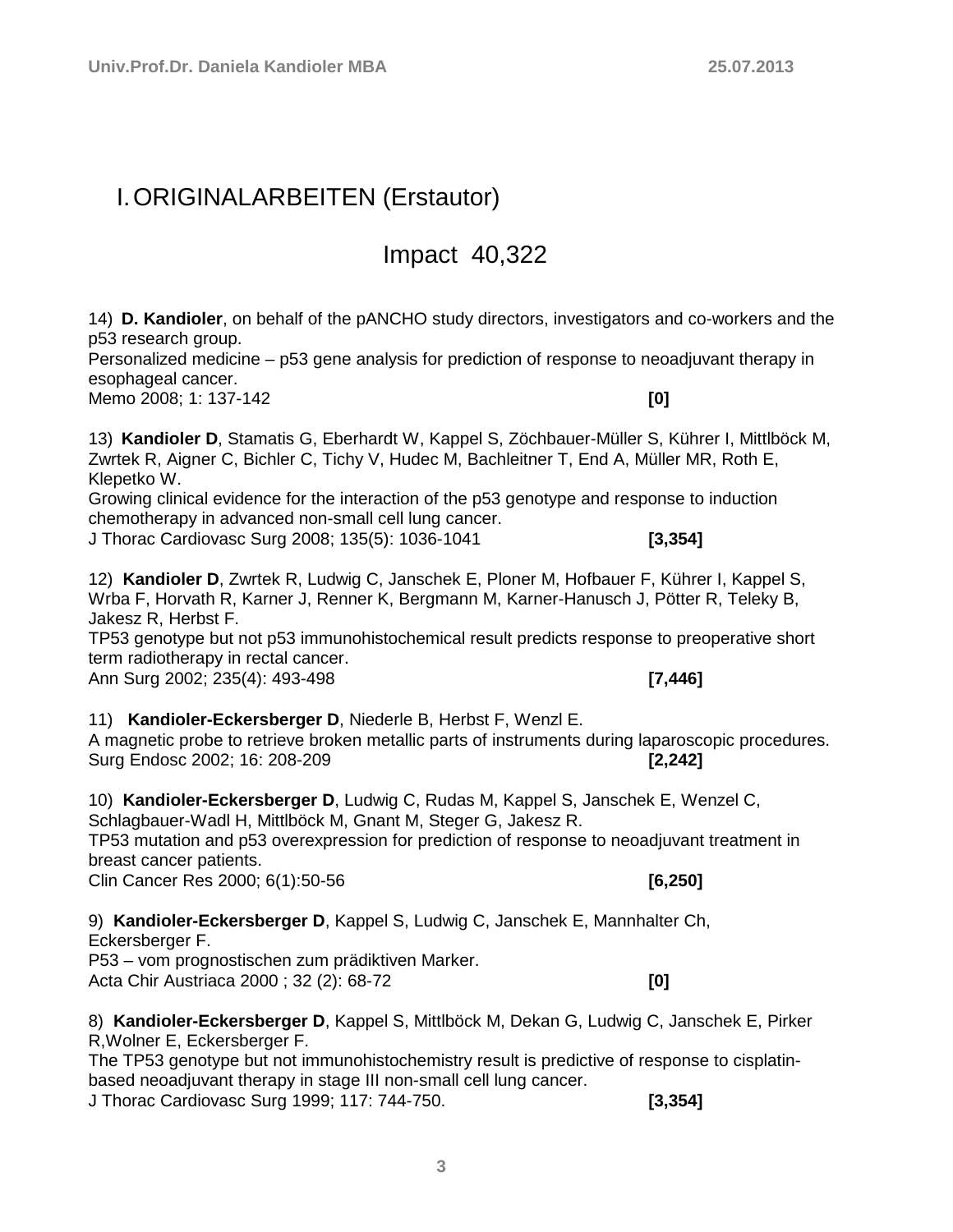| 7) Kandioler-Eckersberger D.<br>Repeated pulmonary metastasectomy.<br>Ann Thorac Surg 1998; 66:989                                                                                                                                                                                           | (to the editor). | [2,022] |  |  |
|----------------------------------------------------------------------------------------------------------------------------------------------------------------------------------------------------------------------------------------------------------------------------------------------|------------------|---------|--|--|
| 6) Kandioler D, Krömer E, Tüchler H, End A, Müller RM, Wolner E, Eckersberger F.<br>Long-term results after repeated surgical removal of pulmonary metastases.<br>Ann Thorac Surg 1998; 65:909-912.<br>[2,022]                                                                               |                  |         |  |  |
| 5) Kandioler D, Dekan G, End A, et al.<br>Molecular genetic differentiation between primary lung cancers and lung metastases of other<br>tumors.                                                                                                                                             |                  |         |  |  |
| Oncology Digest 1997;1(invited)                                                                                                                                                                                                                                                              |                  | [0]     |  |  |
| 4) Kandioler D, Dekan G, Pasching E, Langmann F, Mannhalter Ch, Wolner E,<br>Eckersberger F.<br>Anwendung von p53 Gen Analysen in der thoraxchirugischen Onkologie am Beispiel des<br>solitaeren pulmonalen Rundherdes.<br>Acta Chir Austr 1996; 28:103-106.<br>[0]                          |                  |         |  |  |
| 3) Kandioler D, Dekan G, End A, Pasching E, Buchmayer H, Gnant M, Langmann F,<br>Mannhalter Ch, Eckersberger F, Wolner E.<br>Molecular genetic differentiation between primary lung cancers and lung metastases of other<br>tumors.<br>J Thorac Cardiovasc Surg 1996;111:827-32.<br>[3, 354] |                  |         |  |  |
| Kandioler D, Födinger M, Müller MR, Eckersberger F, Mannhalter Ch, Wolner E.<br>2)<br>Carcinogen-specific mutations in the p53 tumor suppressor gene in lung cancer.<br>J Thorac Cardiovasc Surg 1994;107:1095-98.<br>[3, 354]                                                               |                  |         |  |  |
| Kandioler D, Krieger O, Nowotny H, Lutz D.<br>1)<br>Clonal evolution in a transforming 5q- syndrome.                                                                                                                                                                                         |                  |         |  |  |

Leukemia 1994; 8: 711-712 (to the editor). **[6,924]**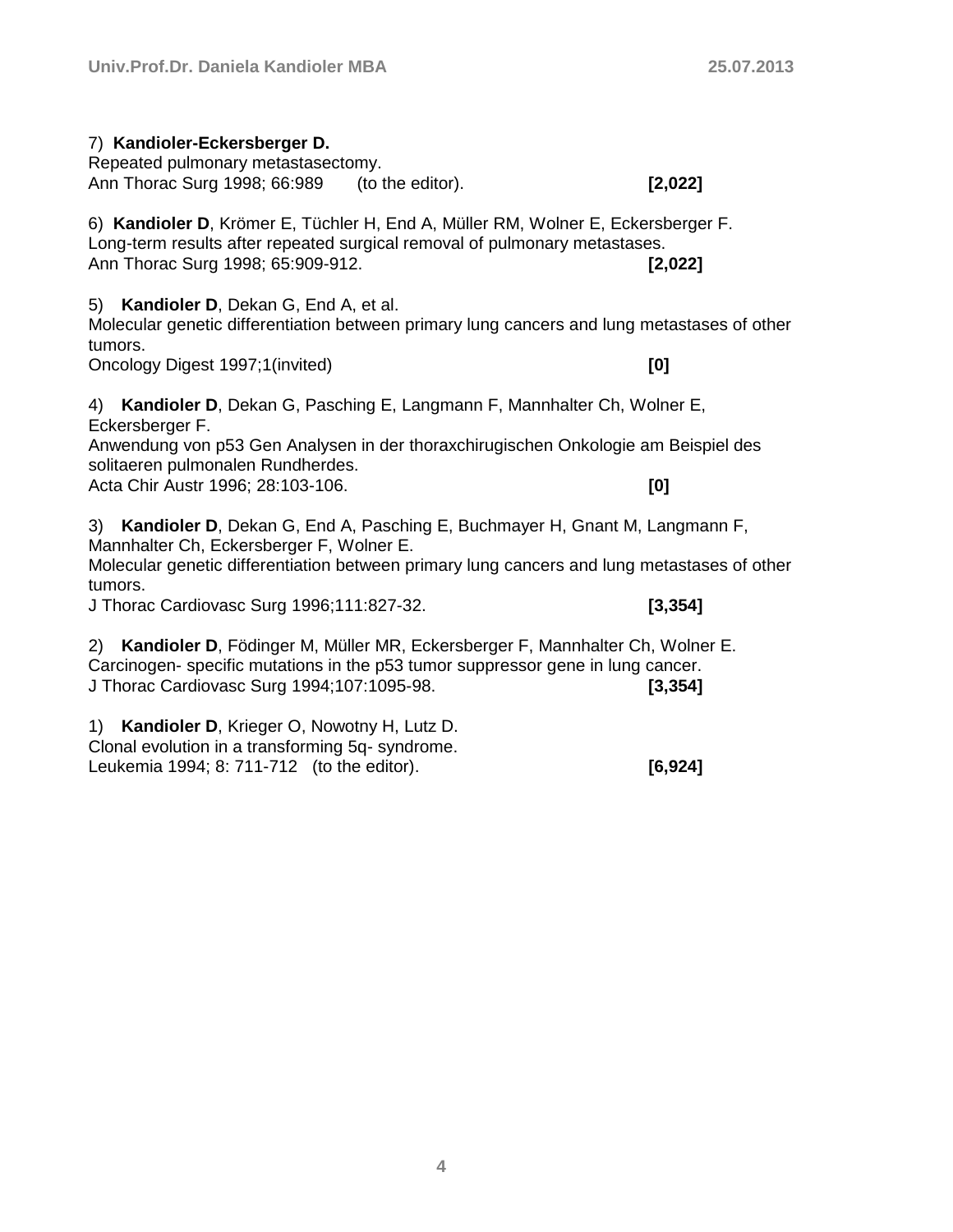### <span id="page-4-0"></span>II.ORIGINALARBEITEN (Coautor)

### Impact 212,116

46) Gaulhofer C, Sagmeister S, Schrottmaier W, Fischer C, Rodgarkia-Dara C, Mohr T, Stättner S, Bichler C, Kandioler D, Wrba F, Schulte-Hermann R, Holzmann K, Grusch M, Marian B, Berger W, Grasl-Kraupp B. Up-regulation of the fibroblast growth factor 8 subfamily in human hepatocellular carcinoma for cell survival and neoangiogenesis. Hepatology 2011; 53(3): 854-864 **[10,89]**

45) William S. Twaddell, Peter C. Wu, Roy J.J. Verhage, Marcus Feith, David H. Ilson, Christoph P. Schuhmacher, James D. Luketich, Björn Brücher, Daniel Vallböhmer, Wayne L. Hofstetter, Mark Jonathan Krasna, Daniela Kandioler, Paul M. Schneider, Bas P.L. Wijnhoven, and Stephen J. Sontag Barrett's esophagus: treatments of adenocarcinomas II. Ann N Y Acad Sci 2011; 1232: 265-91 **[2,85]**

44) Wolf B, Kührer I, Akan B, Teleky B, Kappel S, Schmid R, Wrba F, Mittlböck M, **Kandioler D.** PART 1 – p53 adapted preoperative radiotherapy for T2 and T3 rectal cancer. A study of the p53 research group. Eur Surg 2010; 42(1): 18-23 **[0,629]**

43) Akan B, Bichler C, **Kandioler D.** Current role of interdisciplinary strategies in the treatment of pulmonary metastases Memo 2009; 2: 1-3 **[0]**

42) Macheiner D, Gauglhofer C, Rodgarkia-Dara C, Grusch M, Brachner A, Bichler C, **Kandioler D**, Sutterlüty H, Mikulits W, Schulte-Hermann R, Grasl-Kraupp B. NORE1B is a putative tumor suppressor in hepatocarcinogenesis and may act via RASSF1A. Cancer Res 2009; 69 (1): 235-242 **[7,514]**

41) Filipits M, Rudas M, Heinzl H, Jakesz R, Kubista E, Lax S, Schippinger W, Dietze O, Greil R, Stiglbauer W, Kwasny W, Nader A, Stierer M, Gnant MFX, for the **Austrian Breast and Colorectal Cancer Study Group.**

Low p27 expression predicts early relapse and death in postmenopausal hormone receptorpositive breast cancer patients receiving adjuvant tamoxifen therapy. Clin Cancer Res 2009; 15(18): 5888-5894 **[6,488]**

40) Mlineritsch B, Tausch C, Singer C, Luschin-Ebengreuth G, Jakesz R, Ploner F, Stierer M, Melbinger E, Menzel C, Urbania A, Fridrik M, Steger G, Wohlmuth P, Gnant M, Greil R, on behalf of the **Austrian Breast, Colorectal Cancer Study Group (ABCSG)** Exemestane as primary systemic treatment for hormone receptor positive post-menopausal breast cancer patients: a phase II trial of the Austrian Breast and Colorectal Cancer Study Group

(ABCSG-17)

Breast Cancer Res Treat 2008, 112: 203–213 **[5,684]**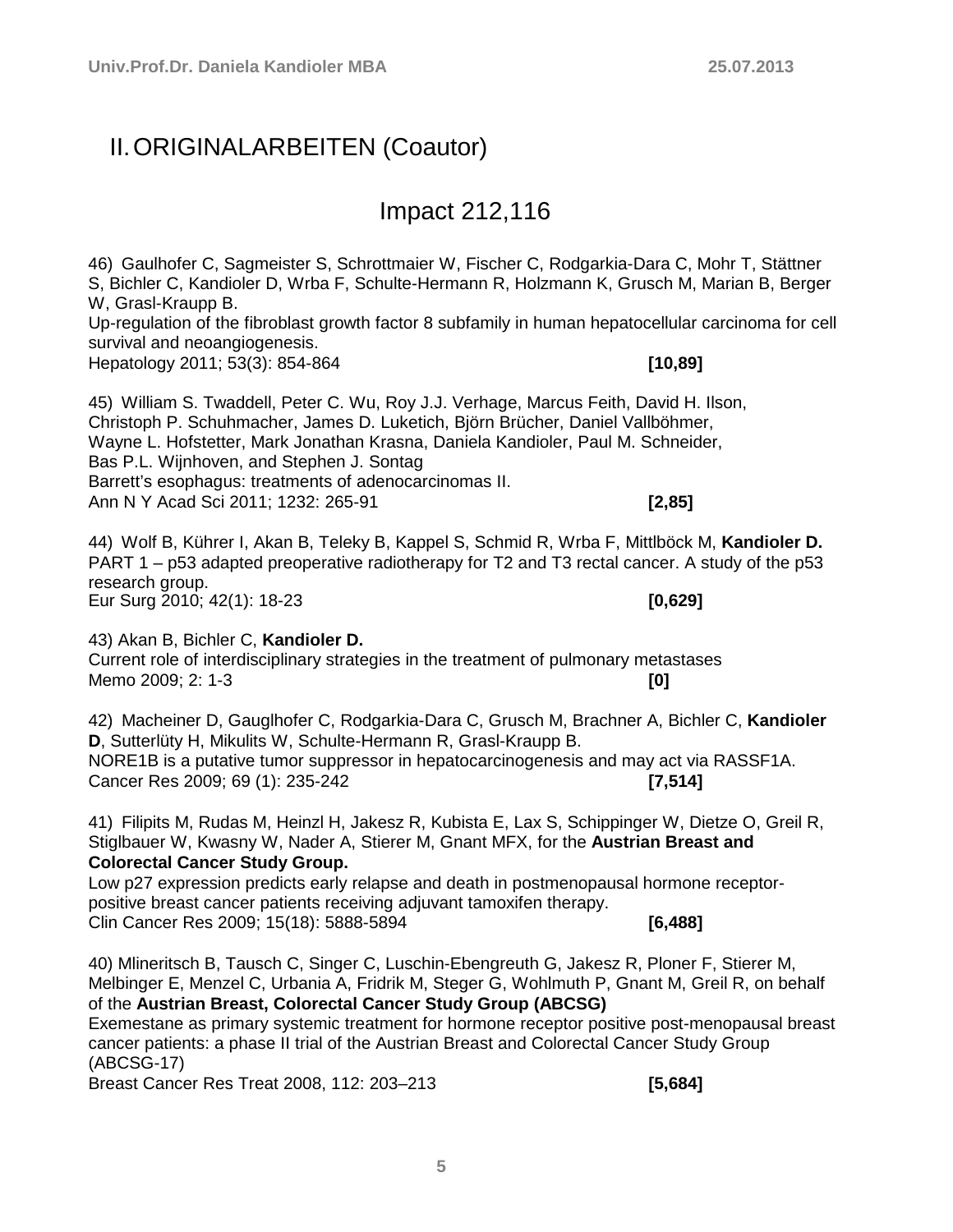39) Kappel S, Bichler C, Wolf B, Gacic S, Schoppmann SF, Devyatko Y, Prager G, Ba-Ssalamah A, Wrba F, Pluschnig U, Kührer I, Mittlböck M, Hejna M, Zacherl J, **Kandioler D**, for the Pancho Study Group.

Turning the tables on surgical oncology: the Pancho trial unplugged. Eur Surg 2008; 40(6): 277-283 **[0,629]**

38) Sagmeister S, Drucker C, Losert A, Grusch M, Daryabeigi A, Parzefall W, Rohr-Udilova N, Bichler C, Smedsrød B, **Kandioler D**, Grünberger T, Wrba F, Schulte-Hermann R, Grasl-Kraupp B.

HB-EGF is a paracrine growth stimulator for early tumor prestages in inflammation-associated hepatocarcinogenesis.

J Hepatol 2008; 49: 955-964 **[6,642]**

37) Rudas M, Lehnert M, Huynh A, Jakesz R, Singer C, Lax S, Schippinger W, Dietze O, Greil R, Stiglbauer W, Kwasny W, Grill R, Stierer M, Gnant MF, Filipits M; **Austrian Breast and Colorectal Cancer Study Group**.

Cyclin D1 expression in breast cancer patients receiving adjuvant tamoxifen-based therapy. Clin Cancer Res 2008; 14(6): 1767-1774 **[6,250]**

36) Dubsky P, Sevelda P, Jakesz R, Hausmaninger H, Samonigg H, Seifert M, Denison U, Mlineritsch B, Steger G, Kwasny W, Stöger H, Bartsch R, Stierer M, Taucher S, Fridrik M, Schippinger W, Greil R, Pötter R, Gnant M; **Austrian Breast and Colorectal Cancer Study Group**.

Anemia is a significant prognostic factor in local relapse-free survival of premenopausal primary breast cancer patients receiving adjuvant cyclophosphamide/methotrexate/5-fluorouracil chemotherapy.

Clin Cancer Res 2008; 14(7): 2082-2087 **[6,250]**

35) Sagmeister S, Eisenbauer M, Pirker C, Mohr T, Holzmann K, Zwickl H, Bichler C, **Kandioler D**, Wrba F, Mikulits W, Gerner C, Shehata M, Majdic O, Streubel B, Berger W, Micksche M, Zatloukal K, Schulte-Hermann R, Grasl-Kraupp B.

New cellular tools reveal complex epithelial-mesenchymal interactions in hepatocarcinogenesis. Br J Cancer 2008; 99(1): 151-159 **[4,635]**

34) Puhalla H, Wrba F, **Kandioler D**, Lehnert M, Huynh A, Grünberger T, Tamandl D, Filipits M. Expression of p21(Waf1/Cip1), p57(Kip2) and HER2/neu in patients with gallbladder cancer. Anticancer Res 2007; 27(3B): 1679-1684 **[1,414]**

33) Heller G, Geradts J, Ziegler B, Newsham I, Filipits M, Markis-Ritzinger EM, **Kandioler D**, Berger W, Stiglbauer W, Depisch D, Pirker R, Zielinski CC, Zöchbauer-Müller S. Downregulation of TSLC1 and DAL-1 expression occurs frequently in breast cancer. Breast Cancer Res Treat 2007; 103(3): 283-291 **[4,453]**

32) Iacopetta B, Russo A, Bazan V, Dardanoni G, Gebbia N, Soussi T, Kerr D, Elsaleh H, Soong R, **Kandioler D**, Janschek E, Kappel S, Lung M, Leung C-S, Ko JM, Yuen S, Ho J, Leung SY, Crapez E, Duffour J, Ychou M, Leahy DT, O´Donoghue DP, Agnese V, Cascio S, Di Fede G, Chieco-Bianchi L, Bertorelle R, Belluco C, Giaretti W, Castagnola P, Ricevuto E, Ficorella C, Bosari S, Arizzi CD, Miyaki M, Onda M, Kampman E, Diergaarde B, Royds J, Lothe RA, Diep CB, Meling GI, Ostrowski J, Trzeciak L, Guzinska-Ustymowicz K, Zalewski B, Capella GM, Moreno V, Peinado MA, Lönnroth C, Lundholm K, Sun XF, Jansson A, Bouzourene H, Hsieh L-L, Tang R,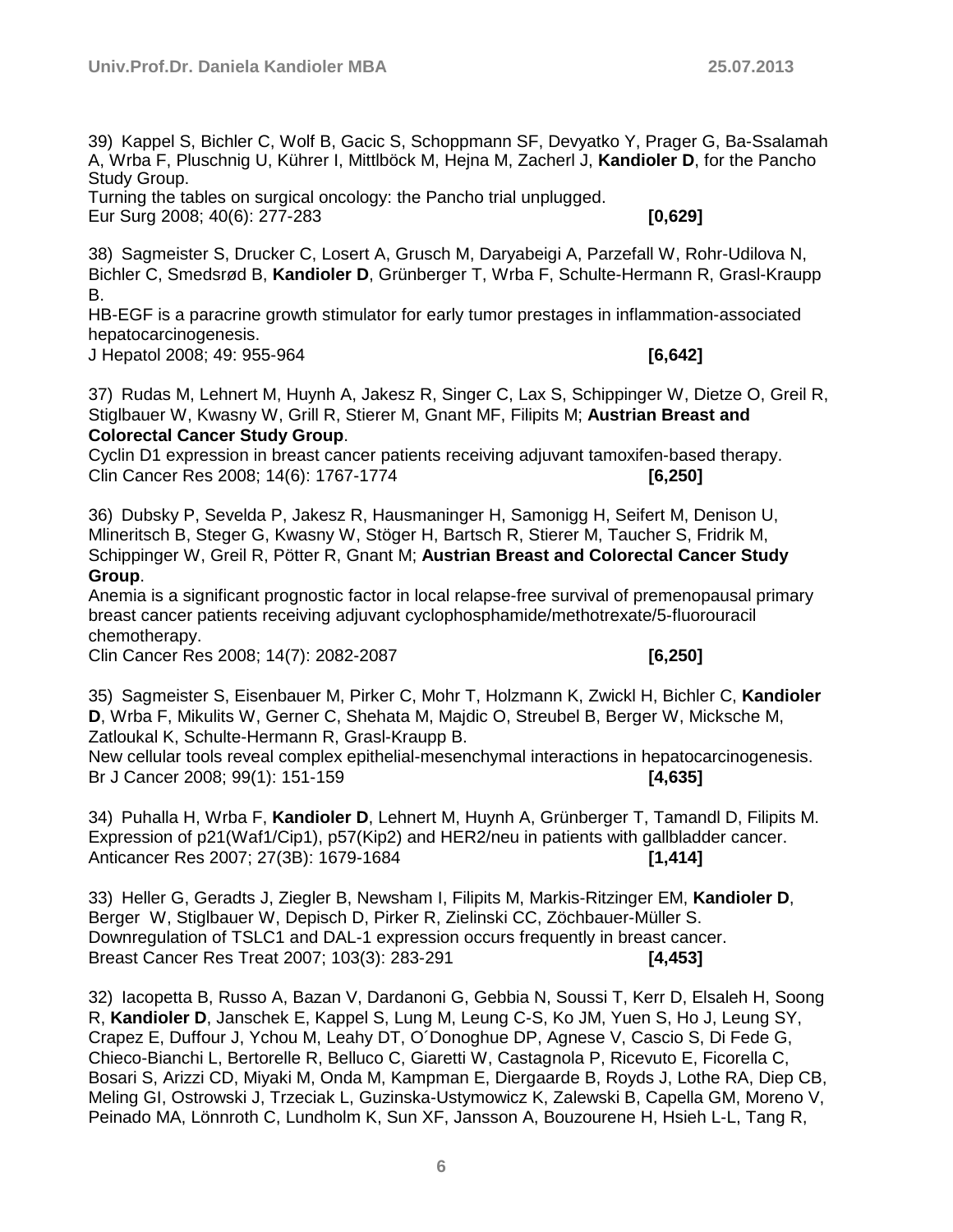Smith DR, Allen-Mersh TG, Khan Z, Royds J, Shorthouse AJ, Silverman ML, Kato S, Ishioka C; TP53-CRC Collaborative Group.

Functional categories of TP53 mutation in colorectal cancer: results of an international collaborative study. Ann Oncol 2006; 17(5): 842-847 **[4,875]**

31) Kappel S, **Kandioler D**, Steininger R, Längle F, Wrba F, Ploder M, Berlakovich G, Soliman T, Hetz H, Rockenschaub S, Roth E, Mühlbacher F.

Genetic detection of lymph node micrometastases: a selection criterion for liver transplantation in patients with liver metastases after colorectal cancer.

Transplantation 2006; 81(1): 64-70 **[3,641]**

30) Macheiner D, Heller G, Kappel S, Bichler C, Stättner S, Ziegler B, **Kandioler D**, Wrba F, Schulte-Hermann R, Zöchbauer-Müller S, Grasl-Kraupp B.

NORE1B, a candidate tumor suppressor, is epigenetically silenced in human hepatocellular carcinoma.

J Hepatol 2006; 45: 81-89 **[6,642]**

29) Russo A, Bazan V, Iacopetta B, Kerr D, Soussi T, Gebbia N., for the **TP53-CRC Collaborative Study Group**.

The TP53 Colorectal Cancer International Collaborative Study on the prognostic and predictive significance of p53 mutation: influence of tumor site, type of mutation, and adjuvant treatment. J Clin Oncol 2005; 23(30): 7518-7528 **[15,484]**

28) Roka S, Rudas M, Taucher S, Dubsky P, Bachleitner-Hofmann T, **Kandioler D**, Gnant M, Jakesz R.

High nuclear grade and negative estrogen receptor are significant risk factors for recurrence in DCIS.

Eur J Surg Oncol 2004; 30: 243-247 **[2,065]**

27) Puhalla H, **Kandioler D**, Ludwig C, Filipits M, Wrba F, Laengle F, Jakesz R, Gruenberger T. p53 Analysis in gallbladder cancer: comparison of gene analysis versus immunohistochemistry. Anticancer Research 2004; 24: 1201-1206 **[1,414]**

26) Schausberger E, Hufnagl K, Parzefall W, Gerner C, **Kandioler- Eckersberger D**, Wrba F Klimpfinger M, Schulte-Hermann R, Grasl-Kraupp B.

Inherent growth advantage of (pre)malignant hepatocytes associated with nuclear translocation of pro-transforming growth factor alpha.

Br J Cancer 2004; 91: 1955-1963 **[4,635]**

25) Taucher S, Rudas M, Mader R, Gnant M, Dubsky P, Roka S, Bachleitner T, **Kandioler D**, Steger G, Mittlböck M, Jakesz R.

Prognostic markers in breast cancer: the reliability of HER2/neu status in core needle biopsy of 325 patients with primary breast cancer. WiKliWo 2004; 116: 26-31 **[0,885]**

24) Raidl M, Pirker Ch, Schulte-Hermann R, Aubele M, **Kandioler-Eckersberger D**, Wrba F, Micksche M, Berger W, Grasl-Kraupp B. Multiple chromosomal abnormalities in human liver (pre)neoplasia. J Hepatol 2004; 40: 660-668 **[6,642]**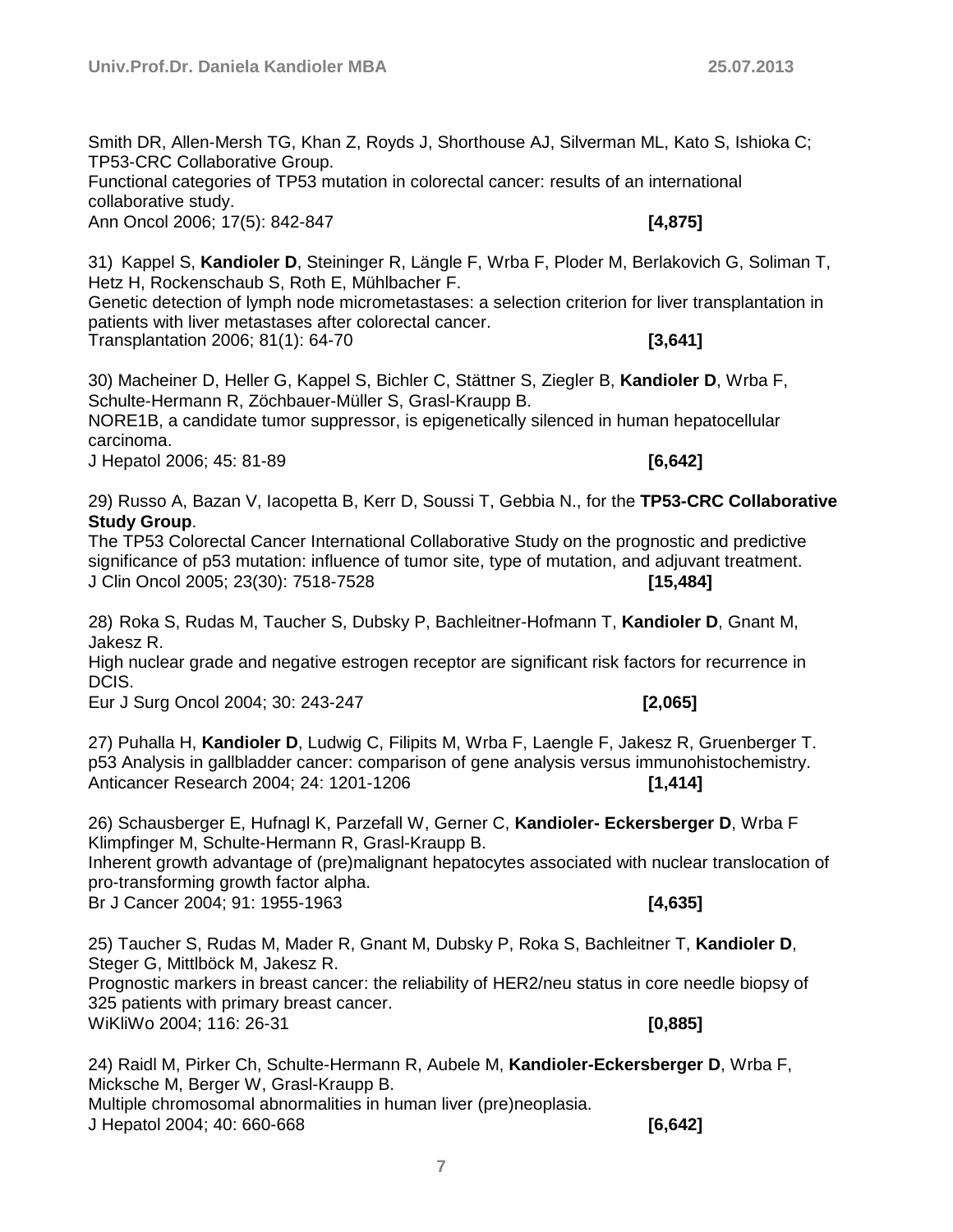**Kandioler D**, Sporn E, Friedl J, Mittlböck M, Jakesz R. Do we need Her-2/neu testing for all patients with primary breast carcinoma? Cancer 2003; 98: 2547-2553 **[4,632]** 22) Taucher S, Rudas M, Mader RM, Gnant M, Sporn E, Dubsky P, Roka S, Bachleitner Th, Fitzal F, **Kandioler D**, Wenzel C, Steger GG, Mittlböck M, Jakesz R. Influence of neoadjuvant therapy with epirubicin and docetaxel on the expression of Her-2/neu in patients with breast cancer. Breast Cancer Res Treat 2003; 82: 207-213 **[4,453]** 21) Stift A, Prager G, Selzer E, Widder J, **Kandioler D**, Friedl J, Teleky B, Herbst F, Wrba F, Bergmann M. The early response of p53-dependent proteins during radiotherapy in human rectal carcinoma and in adjacent normal tissue. Int J Oncology 2003; 23: 1269-1275 **[2,295]** 20) Taucher S, Rudas M, Gnant M, Thomanek K, Dubsky P, Roka S, Bachleitner T, **Kandioler D**, Wenzel C, Steger G, Mittelböck M, Jakesz R. Sequential steroid hormone receptor measurements in primary breast cancer with and without intervening primary chemotherapy. Endocrine Relat Canc 2003; 10;91.98 **[5,193]** 19) Hopkins-Donaldson S, Ziegler A, Kurtz S, Bigosch C, **Kandioler D**, Ludwig C, Zangemeister-Wittke U, Stahel R. Silencing of death receptor and caspase-8 expression in small cell lung carcinoma cell lines and tumors by DNA methylation. Cell Death Differ 2003; 10: 356-364 **[8,254]** 18) Bachleitner-Hofmann T, Pichler-Gebhard B, Rudas M, Gnant M, Taucher S, **Kandioler D**, Janschek E, Dubsky P, Roka S, Sporn E, Jakesz R. Pattern of hormone receptor status of secondary contralateral breast cancers in patients receiving adiuvant tamoxifen. Clin Canc Res 2002;8:3427-32 **[6,250]** 17) Dubsky PC, Gnant MF, Taucher S, Roka S, **Kandioler D**, Pichler-Gebhard B, Agstner I, Seifert M, Sevelda P, Jakesz R. Young age as an independent adverse prognostic factor in premenopausal patients with breast cancer. Clin Breast Cancer 2002; 3, 65-72 **[0]** 16) Jakesz, R. et al. for the **Austrian Breast and Colorectal Cancer Study Group**. Randomized adjuvant trial of tamoxifen and goserelin versus cyclophosphamide, methotrexate, and fluorouracil: evidence for the superiority of treatment with endocrine blockade in premenopausal patients with hormone-responsive breast cancer - Austrian Breast and Colorectal

23) Taucher S, Rudas M, Mader RM, Gnant M, Dubsky P, Bachleitner Th, Roka S, Fitzal F,

Cancer Study Group Trial 5.

J Clin Oncol 2002; 20, 4621-7 **[15,484]**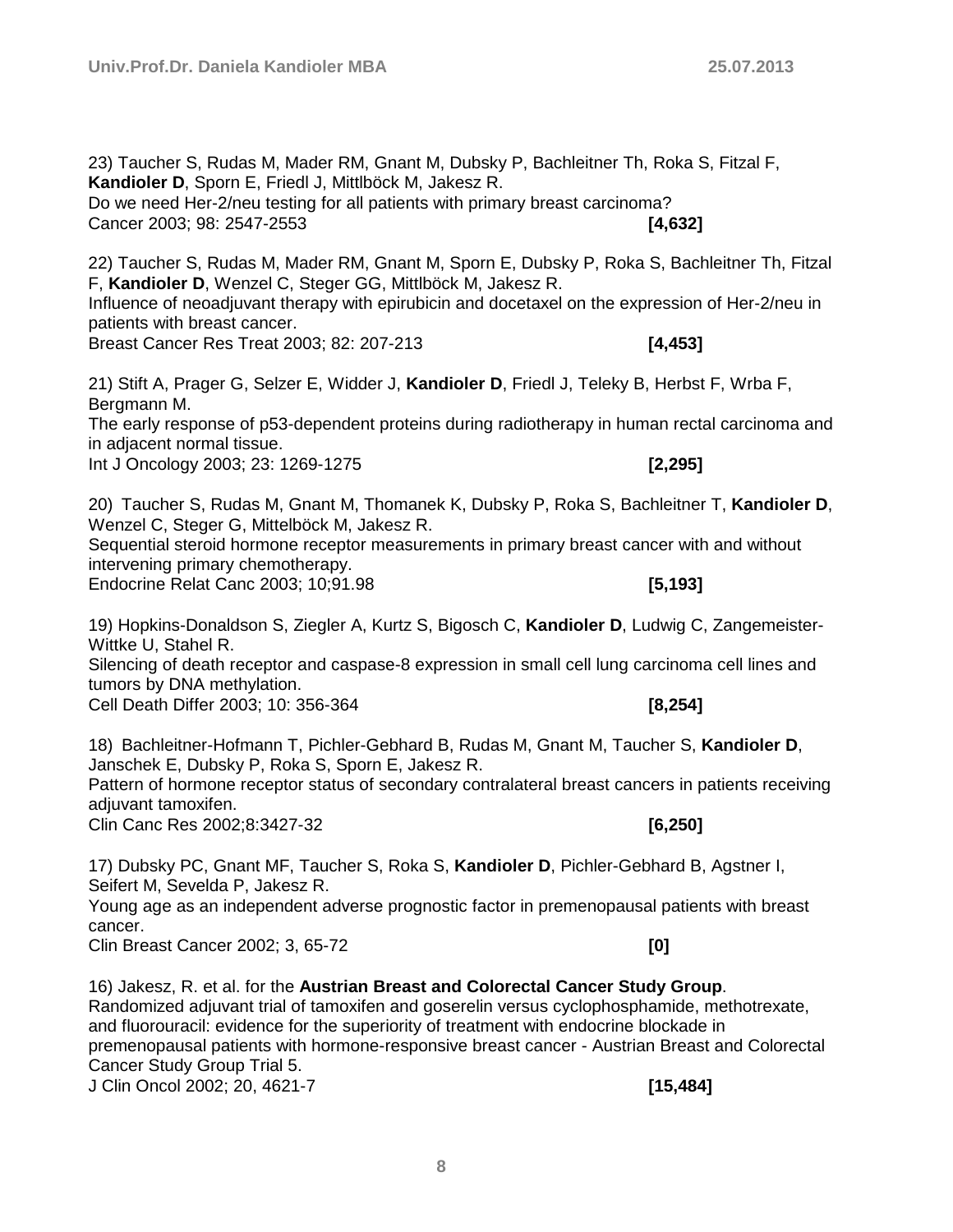**Univ.Prof.Dr. Daniela Kandioler MBA 25.07.2013**

15) Raidl M, Berger W, Schulte-Hermann R, **Kandioler-Eckersberger D**, Kappel S, Wrba F, Micksche M, Grasl-Kraupp B.

Expression of the lung resistance-related protein in human and rat hepatocarcinogenesis. Am J Physiol Gastrointest Liver Physiol 2002**;** 283, G1117-24 **[3,761]**

14) Brodowicz T, **Kandioler D**, Tomek S, Ludwig C, Rudas M, Koestler W, Hejna M, Budinsky A, Krainer M, Wiltschke C, Zielinski CC.

Anti Her-2/neu antibody induces apoptosis in Her-2/neu overexpressing breast cancer cells independentely from p53 status.

Br J Cancer 2001; 85(11):1764-1770 **[4,635]**

13) Birner P, Oberhuber G, Stani J, Reithofer C, Samonigg H, Hausmaninger H, Kubista E, Kwasny W, **Kandioler-Eckersberger D**, Gnant M, Jakesz R – for the Austrian Breast and Colorectal Cancer Study Group

Evaluation of the United States Food and Drug administration –approved scoring and test system of HER-2 protein expression in breast cancer.

Clin Cancer Res 2001; 7: 1669-1675 **[6,250]**

12) Janschek E, **Kandioler-Eckersberger D**, Ludwig C, Kappel S, Wolf B, Taucher S, Rudas M, Gnant M, Jakesz R.

Contralateral breast cancer: molecular differentiation between metastasis and second primary cancer.

Breast Cancer Res Treat 2001; 67:1-8 **[4,453]**

11) Oehler R, Weingartmann G, Manhart N, Salzer U, Meissner M, Schlegel W, Spittler A, Bergmann M, **Kandioler D**, Oismüller C, Struse HM, Roth E. Polytrauma induces increased expression of pyruvate kinase in neutrophils. Blood 2000;95:1086-1092 **[10,896]**

10) Gebhard B, Gnant M, Schütz G, Roka S, Weigl G, **Kandioler D**, Taucher S, Grünberger T, Roth E, Jakesz R, Spittler A. Different Transendothelial Migration behaviour pattern of blood monocytes derived from patients with benign and malignant diseases of the breast. Anticancer Research 2000; 20: 4599-4604 **[1,414]**

9) Eckersberger F, **Kandioler-Eckersberger D**.

Minimal invasive Thoraxchirurgie.

Acta Chir Aust. 1999; 31: 129-132 **[0 ]**

8) Brodowicz T, Wiltschke C, **Kandioler-Eckersberger D**, Grunt TW, Rudas M, Schneider SM, Hejna M, Budinsky A, Zielinski CC. Inhibition of proliferation and induction of apoptosis in soft tissue sarcoma cells by interferon-alpha and retinoids.

Br J Cancer 1999; 80(9): 1350-8. **[4,635]**

7) Jakesz R, Hausmaninger H, Haider K, Kubista E, Samonigg H, Gnant M, Manfreda D, Tschurtschenthaler G, Kolb R, Stierer M, Fridrik M, Mlineritsch B, Steindorfer P, Mittlböck M, Steger G, and the **Austrian Breast Cancer Study Group**.

Randomized trial of low-dose chemotherapy added to tamoxifen in patients with receptor-positive and lymph node-positive breast cancer.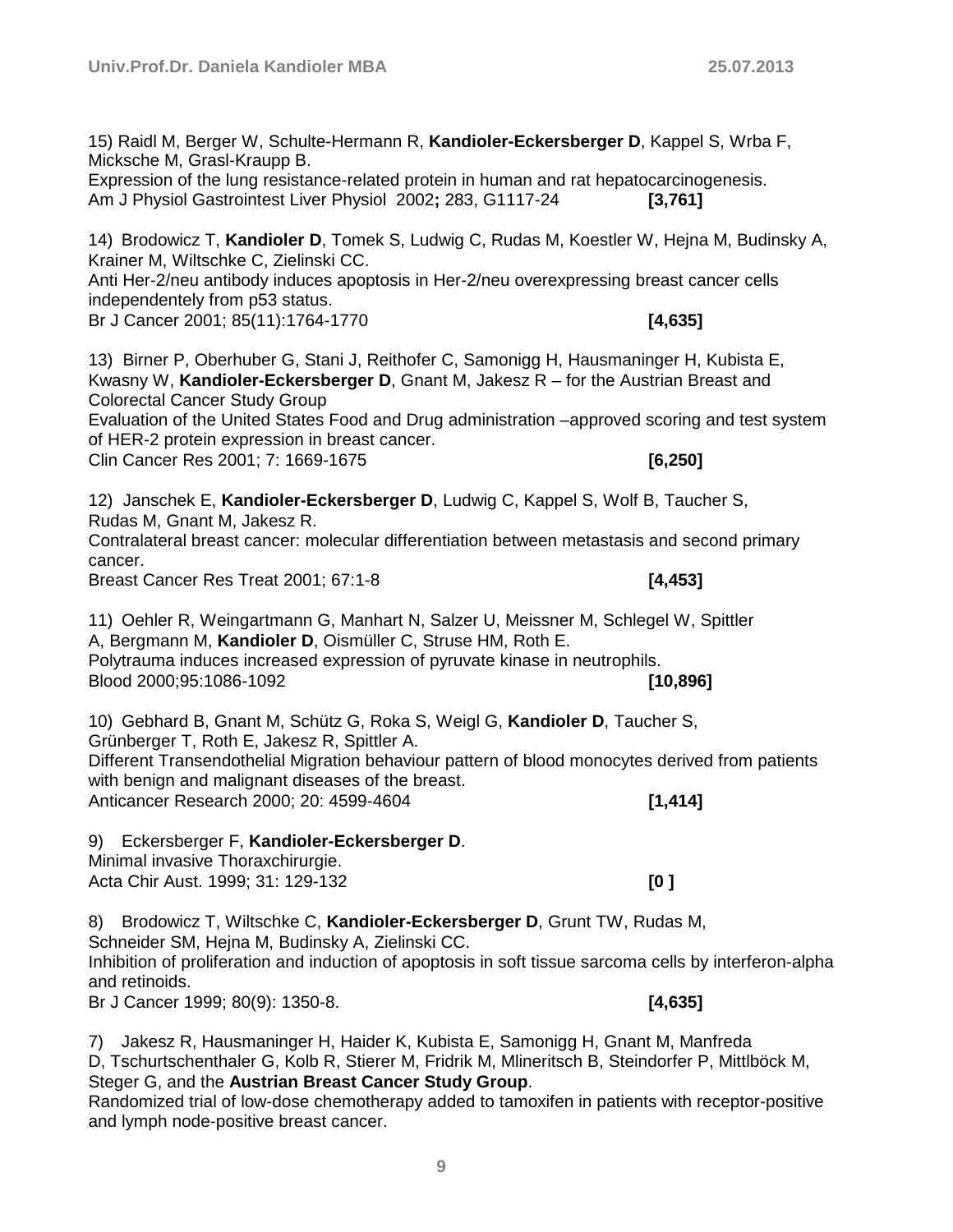| J Clin Oncol 1999; 17: 1701-1709.                                                                                                                                 | [15, 484] |  |
|-------------------------------------------------------------------------------------------------------------------------------------------------------------------|-----------|--|
| Jakesz R, Taucher S, Gnant M, Gebhard B, Kandioler D, Rudas M, Djavanmard M,<br>6)<br>Steger G.                                                                   |           |  |
| Neoadjuvante Chemotherapie bei Patientinnen mit Mammakarzinom.<br>ZBL Chir 1998; 123 Suppl 5: 147-150.                                                            | [0, 332]  |  |
| 5)<br>Jakesz R et al.<br>Die Therapiestudien der Austrian Breast Cancer Group (ABC).<br>ZBL Chir 1998; 123 Suppl 5: 28-32.                                        | [0, 332]  |  |
| Gröger AM, Kandioler D, Müller MR, End A, Eckersberger F, Wolner E.<br>4)<br>Survival after surgical treatment of recurrent pulmonary metastases.                 |           |  |
| Eur J Cardiothorac Surg 1997; 12: 703-705.                                                                                                                        | [2,011]   |  |
| 3) Müller MR, Stangl P, Salat A, Böhm D, Pulaki S, Kandioler D, Gröger A, Klepetko W,<br>Eckersberger F, Wolner E.                                                |           |  |
| Chirurgische Behandlung von Lungenmetastasen.<br>Acta Chir Austr 1996; 28: 86-90.                                                                                 | [0]       |  |
| 2) Müller MR, Kandioler D, Eckersberger F, Wolner E.<br>Clinical experience with minimally invasive thoracic surgery.<br>Thorac Cardiovasc Surg 1993; 3: 147-151. | [0,741]   |  |
| 1) Plöckinger B, Müller MR, Kandioler D, Eckersberger F.<br>Komplikationen nach Lungenmetastasektomie bei Patienten mit vorangegangener<br>Chemotherapie.         |           |  |

Z. Herz-,Thorax- und Gefäßchir 1993; 7:109-112. **[0]**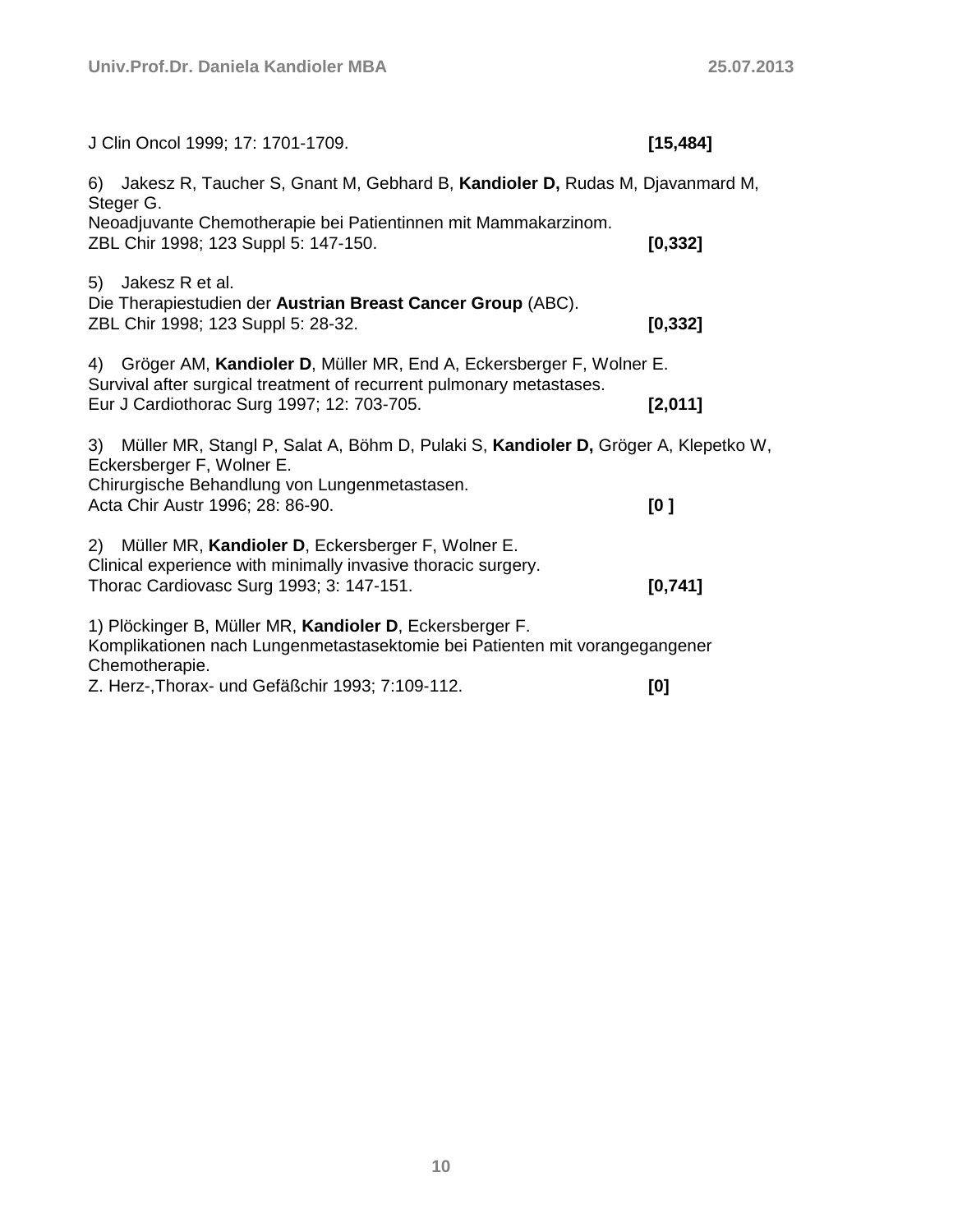### <span id="page-10-0"></span>III.BUCHBEITRÄGE

**Daniela Kandioler**, Sonja Kappel, and Brigitte Wolf Designing p53 trials: a surgical oncologists view In p53 in the Clinics. Hainaut, Pierre; Olivier, Magali; Wiman, Klas G. (Eds.) Springer Verlag 2013 ISBN 978-1-4614-3675-1

B. Rau, **D. Kandioler** und G. Stamatis. Sekundäre Neoplasien Wiener klinisches Magazin Springer Verlag 2011

B. Rau, **D. Kandioler**, G. Stamatis Lungenmetastasen In Chirurgische Onkologie/ Strategien und Standards für die Praxis Hrsg M. Gnant, P.M. Schlag Springer Wien New York 2008 ISBN 978-3-211-48612-2

S.F. Schoppmann, **D. Kandioler und** R. Horvat Operative Verfahren bei Präkanzerosen und in situ Karzinom In Mammakarzinom/ Operative Behandlungskonzepte Hrsg Jakesz, Frey Springer Buch 2007 ISBN 978-3-211-29683-7

P. Dubsky und **D. Kandioler** Die Mastektomie – Indikationen und operative Technik aus heutiger Sicht In Mammakarzinom/ Operative Behandlungskonzepte Hrsg Jakesz, Frey Springer Buch 2007 ISBN 978-3-211-29683-7

**Daniela Kandioler**, Raimund Jakesz. P53 as a Prognostic and Predictive Indicator. In Biomarkers in breast cancer Molecular Diagnostics for Predicting and Monitoring Therapeutic Effect Hrsg Gasparini & Hayes Humana Press 2006 ISBN 1-58829-227-4

#### **Kandioler D**

P53 from benchwork to clinical application. In Forschung ohne Tierversuche Hrsg Schöffl H, Spielmann H, Tritthart HA. Springer-Verlag Wien New York 2000 ISBN 3-211-83046-4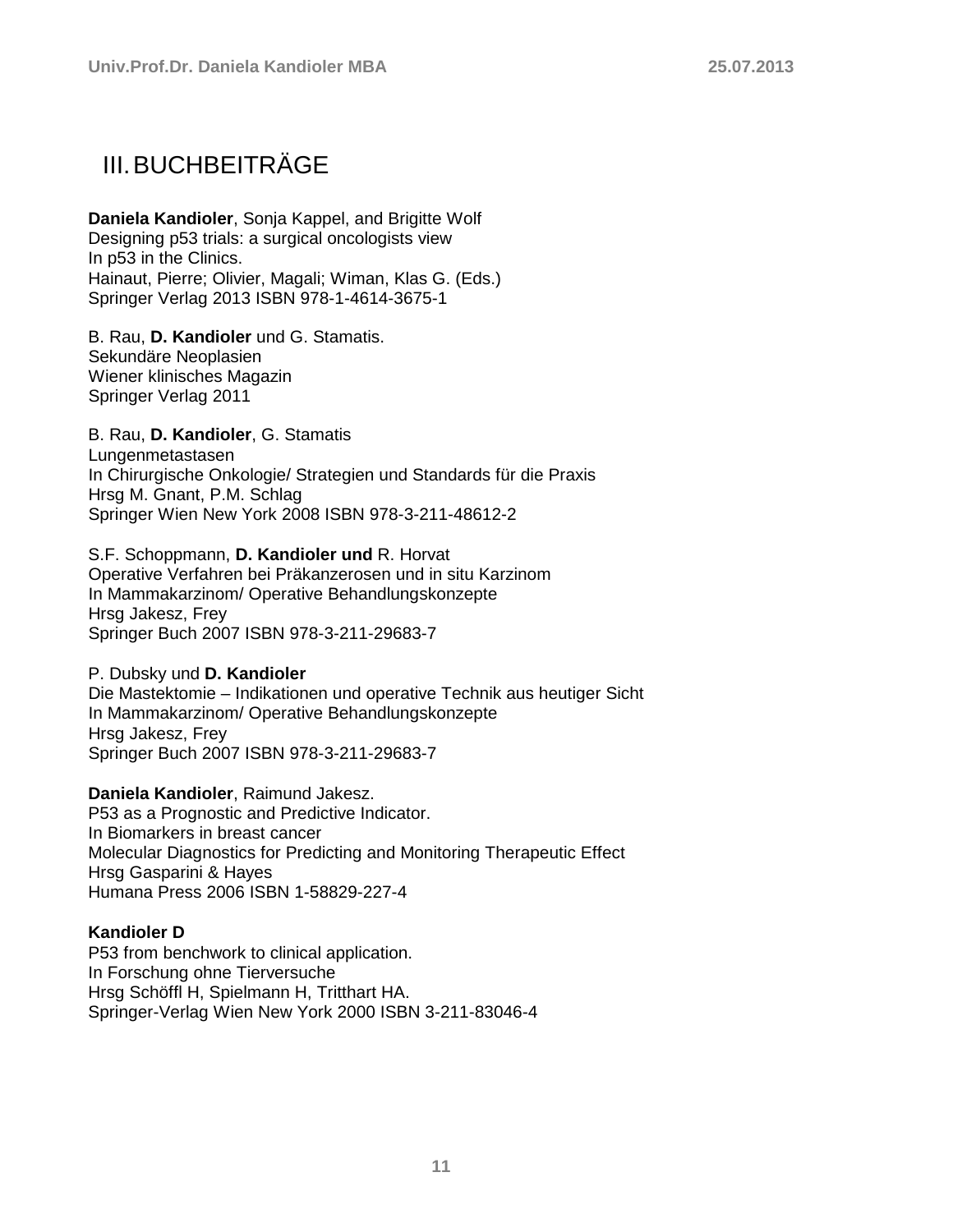### <span id="page-11-0"></span>IV.DISSERTATION

#### **Kandioler D**

Die Wertigkeit von zytogenetischen, molekulargenetischen und durchflusszytometrischen Methoden in der Diagnose und Prognose lymphoproliferativer Erkrankungen nach Lungentransplantation. (Kurzfassung der Dissertation -1.und 2.Teil) WIKLIWO 1993; 105/19: 549-555.

## <span id="page-11-1"></span>V.EINGELADENE PRÄSENTATIONEN

ausgewählt, national und international

#### 42) **D. Kandioler**

p53 adaptierte neoadjuvante Chemotherapie: Daten der Ösophagus Pilot Studie und erster Bericht über die österreichische, prospektiv randomisierte PANCHO Studie, 54. Österreichischer Chirurgenkongress, Wien 2013

#### 41) **D. Kandioler**

The PART Trial – a phase III marker trial conducted by the EFR 7th Internat. EFR Congress 2011, Wien

#### 40) **D. Kandioler**

Chirurgisch-onkologische Konzepte in der Behandlung des Ösophaguskarzinoms – die Zukunft 52. Österr. Chirurgenkongress 2011, Wien

#### 39) **D Kandioler**

Innovation in Esophageal Surgery - Definitive Chemoradiation Invited panel member; International Meeting 2011, Milano

#### 38) **D. Kandioler**

Maßgeschneiderte präoperative Therapie – Das Pancho Trial und mögliche Folgen für die chirurgische Onkologie 51. Österr. Chirurgenkongress 2010, Linz

#### 37) **D. Kandioler**

Tatsächlicher Survivalbenefit nach neoadjuvanter "State-of-the-Art" Therapie 51. Österr. Chirurgenkongress 2010, Linz

#### 36) **Kandioler D**

How individualized cancer therapy is changing surgical oncology 6th International EFR Congress, Vienna, May 2009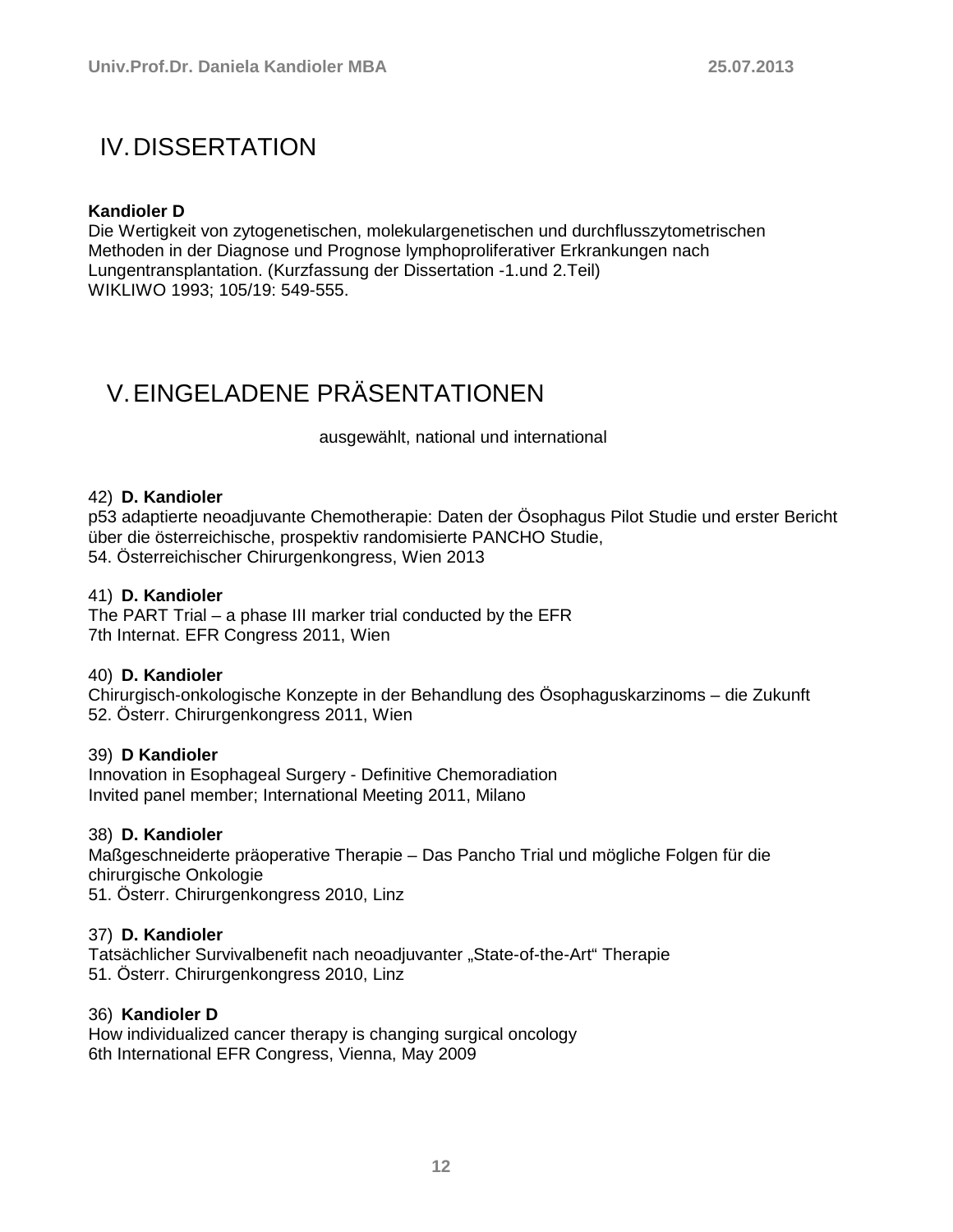#### 35) **Kandioler D**

Warum Prädiktion in der Chir. Onkologie? 50. Chirurgenkongress, Vienna, June 2009

#### 34) **Kandioler D**

Maßgeschneiderte präoperative Therapie: Chirurgische Onkologie 2010 Jahrestagung der Österreichischen Gesellschaft für Chirurgische Onkologie (ACO-ASSO), Sankt Wolfgang, October 2009

#### 33) **Kandioler D**

p53 und Strahlentherapie-response Part Kick-off Meeting im Rahmen der Jahrestagung der Österreichischen Gesellschaft für Chirurgische Onkologie (ACO-ASSO), Sankt Wolfgang, October 2009

#### 32) **Kandioler D**

Pancho & Weltpremiere – 1. prospektiv randomisierte prädiktive Marker Studie. Pancho Investigator Meeting im Rahmen der Jahrestagung der Österreichischen Gesellschaft für Chirurgische Onkologie (ACO-ASSO), Sankt Wolfgang, October 2009

#### 31) **Kandioler D**

Pancho & Timeschedule – Ein Ausblick Pancho Investigator Meeting im Rahmen der Jahrestagung der Österreichischen Gesellschaft für Chirurgische Onkologie (ACO-ASSO), Sankt Wolfgang, October 2009

#### 30) **Kandioler D**

Was bedeutet Response Österr Chirurgenkongress, Innsbruck 2008

29) EFR Annual Meeting Vienna, Dez 2008

#### 28) **Kandioler D**

p53 zur Responseprädiktion beim Rektum- und Ösophaguskarzinom Klnikum rechts der Isar der Technischen universität München

#### 27) **Kandioler D**

Tumor Genetics applied: The Pancho Trial 3<sup>rd</sup> Annual Esophageal Motility and Gastroesophageal Reflux Conference 2<sup>nd</sup> Austrian Esophagus Symposium, 2008 Vienna

#### 26) **Kandioler D**

Therapien bei Brustkrebs, Stellenwert der Operation Österr. Krebshilfe anlässlich der Pink Ribbon Tour 28.9.2007, Oberes Belvedere

#### 25) **Kandioler D**

Die Wertigkeit der Genotypisierung anhand des Paradigma p53 Burgenländischer Karzinomtag 29.9.2007

#### 24) **Kandioler D**

p53 als Prädiktor einer Platinresistenz- ein neoadjuvantes Therapiekonzept Expert Meeting Lungenkarzinom, Mondsee, 2007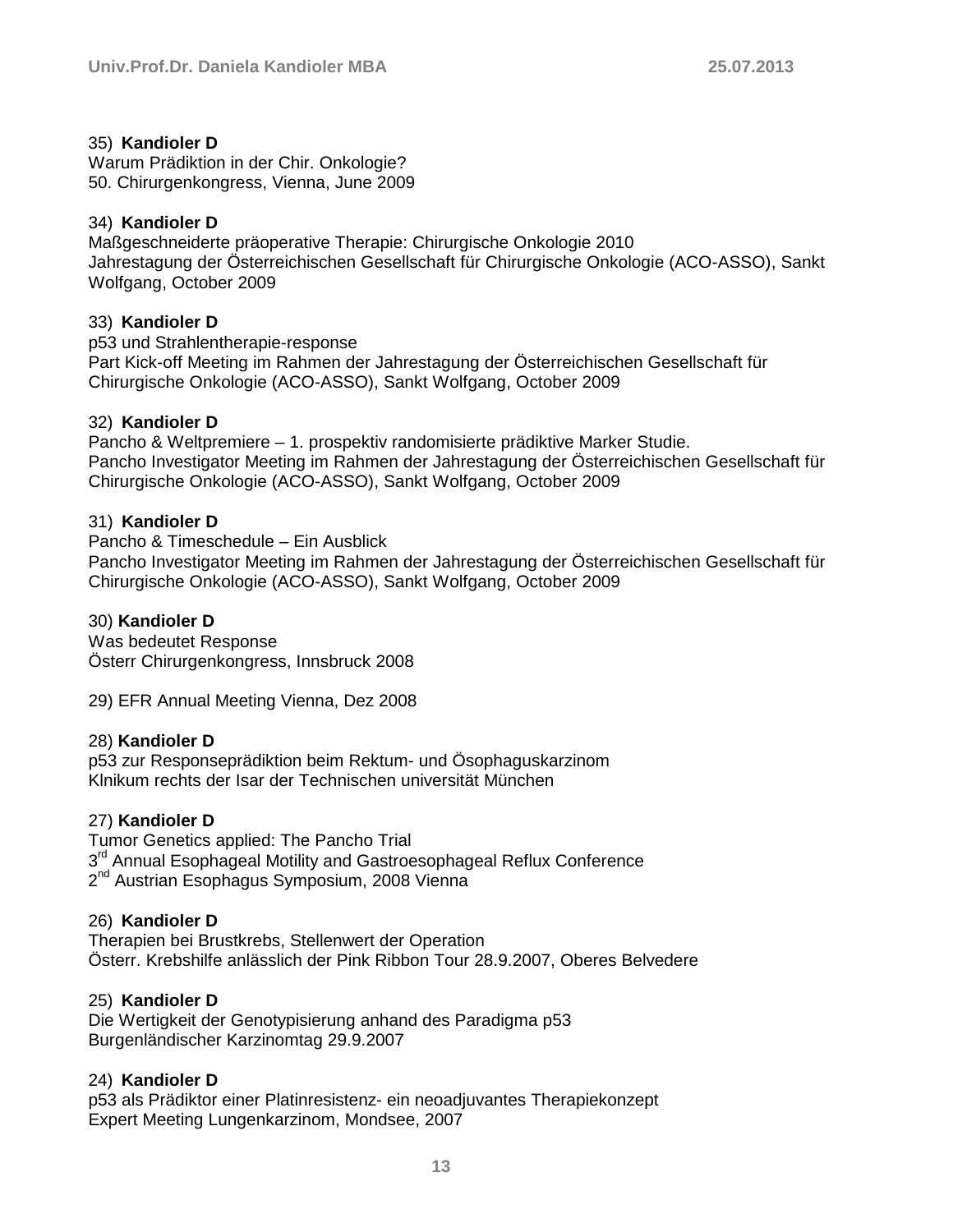#### 23) **Kandioler D**

Challenges in the Implementation of a Predictive Marker in the Treatment for Patients with Advanced Colorectal Cancer EFR Spring Meeting 2007, Vienna

#### 22) **Kandioler D**

Ergebnisse der Pilotstudie und Vorstellung des Multicenter Trial "pANCHO": p53 Adaptierte Neoadjuvante Chemotherapie beim Ösophaguskarzinom 1. Österr. Ösophagus-Symposium "Barrett-Ösophagus", Wien 2006

21) **Kandioler D**, Zwrtek R, Bichler C, Kappel S, Neumayer C, Langer F, Panhofer T, Jakesz R, Zacherl J.

Vorhersage des Ansprechens auf neoadjuvante Therapie beim Ösophaguskarzinom 47th Annual Meeting of the Austrian Society of Surgery 2006, Vienna

#### 20) **Kandioler D**

Prediction of response to radio-chemotherapy EFR Autumn Meeting 2005, Vienna

#### 19) **Kandioler D**

Gene Analysis for prediction of treatment response EFR Spring Meeting 2005, Vienna

#### 18) **Kandioler D**

Brust-Vorsorge und Hormone "Wissen besiegt die Angst", Krems 2003

#### 17) **Kandioler D**

Prädiktive Marker – Weg zur tumorspezifischen Therapie Österr. Ges. f. Lungenerkrankungen u. Tuberkulose Jahrestagung 2003, Alpbach

#### 16) **Kandioler D**

Biotechnologie in der Medizin – NWW Naturwissenschaftswerkstatt Auftakt: bm:bwk 2002, Wien

#### 15) **Kandioler-Eckersberger D**

Nichtkleinzelliges Bronchuskarzinom: Staging und Induktionstherapie: Prädiktive Faktoren. AASLC, Austrian Association for the Study of Lung Cancer,1999

#### 14) **Kandioler-Eckersberger D**

P53 Gen - Zukunftsperspektiven. Gesellschaft der Chirurgen in Wien - Wissenschaftliches Forum Bronchuskarzinom Diagnostik-Therapie-Trends. Abstract ACA 5; Wien1998

#### 13) **Kandioler-Eckersberger D**

Grundlagen der Gentechnologie und Gentherapie: Bedeutung von p53 Ärztekammer-Seminar 1998, Wien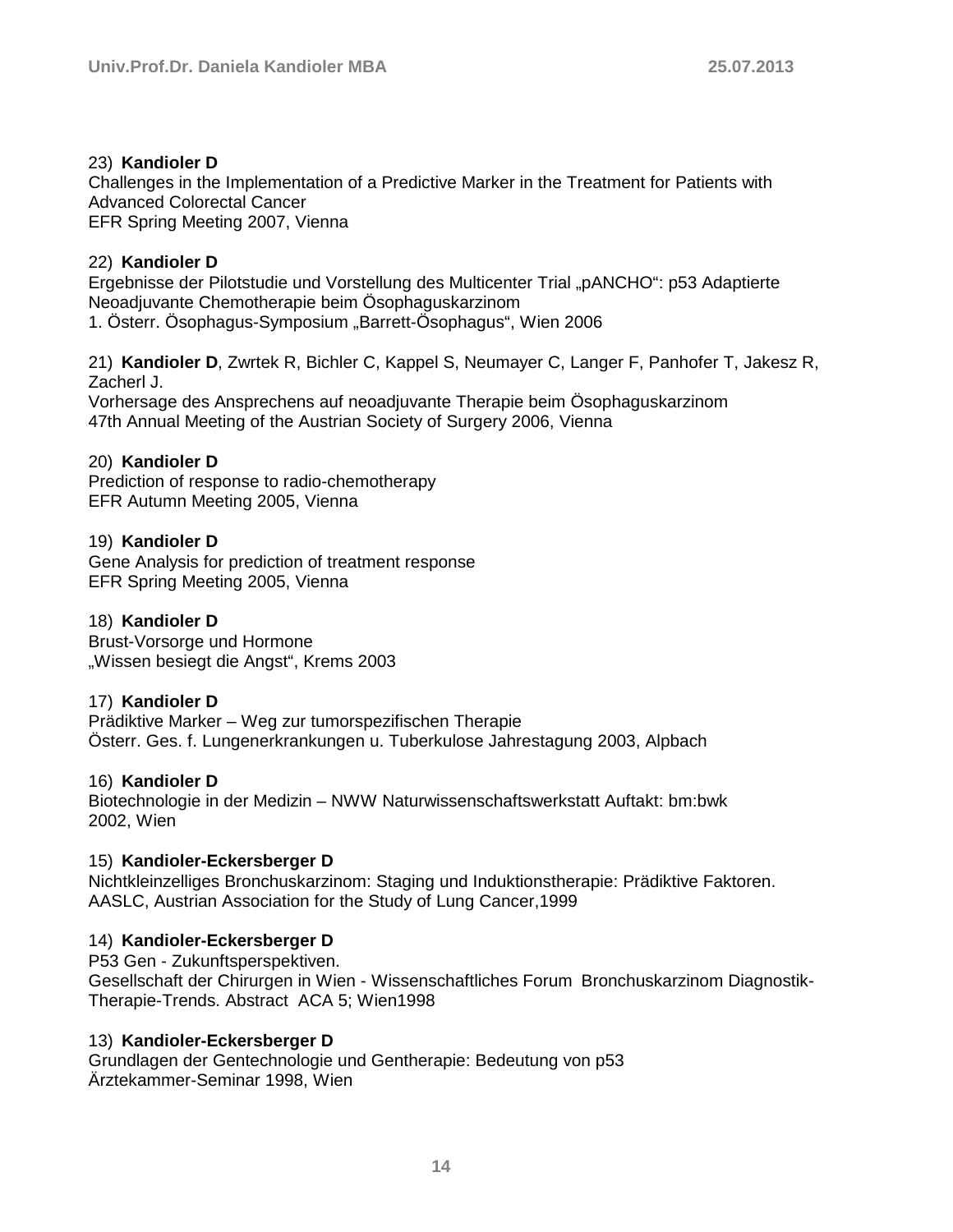#### 12) **Kandioler-Eckersberger D**

Thoracic Surgery. Molecular biology of pulmonary and esophageal carcinoma. Cornell Seminar 1998, Salzburg, Schloß Leopoldskron

#### 11) **Kandioler D**

p53 – vom Experiment zur klinischen Anwendung.

7. Österreichischer Internationaler Kongreß über Ersatz- und Ergänzungsmethoden zu Tierversuchen in der biomedizinischen Forschung, Linz 1997

#### 10) **Kandioler-Eckersberger D**

Bedeutung der molekulargenetischen Methoden in der Malignomdiagnostik. Gesellschaft für Lungenerkrankungen und Tuberkulose gemeinsam mit der Gesellschaft der Ärzte Wiens; Wien1997

#### 9) **Kandioler D**

P53 Mutationsstatus als Grundlage der onkologischen und chirurgischen Therapie beim fortgeschrittenen Bronchuskarzinom.

Symposium "Aktuelle Probleme der Gefäß- und Thoraxchirurgie. Löwenstein (D)1997

#### 8) **Kandioler D**

The role of molecular genetic investigations in thoracic oncology focussing the p53 gene. 2. gemeinsame Jahrestagung der Gesellschaften Deutschland, Österreichs und der Schweiz; Wien 1996

#### 7) **Kandioler D**

Molekularpathologie beim Bronchuskarzinom. Klinische Anwendbarkeit Gesellschaft für Lungenerkrankungen und Tuberkulose gemeinsam mit der Gesellschaft der Ärzte Wiens. Wien 1996

### 6) **Kandioler D**

BRCA2-Breast cancer gene Kooperative Studiengruppe Mamma- und Colorectales Carcinom, Schladming 1995

#### 5) **Kandioler D**

P53 Mutationen bei Lungentumoren. Philipps Universität, Marburg (D) 1994

### 4) **Kandioler D**

Das p53 Gen. Österreichische Gesellschaft für Gastroenterologie und Hepatologie; Wien, 1994

#### 3) **Kandioler D**

Prognostic factors of patients with lung metastases. 3rd European Congress of Surgery; London 1993

2) **Kandioler D**, Mannhalter Ch, Eckersberger F, Wolner E.

Benzpyren assoziierte Mutationen im p53 TumorSuppressor Gen - die genetische Grundlage des Bronchuskarzinoms.

Österreichische Gesellschaft für Lungenerkrankungen und Tuberkulose, Wien 1993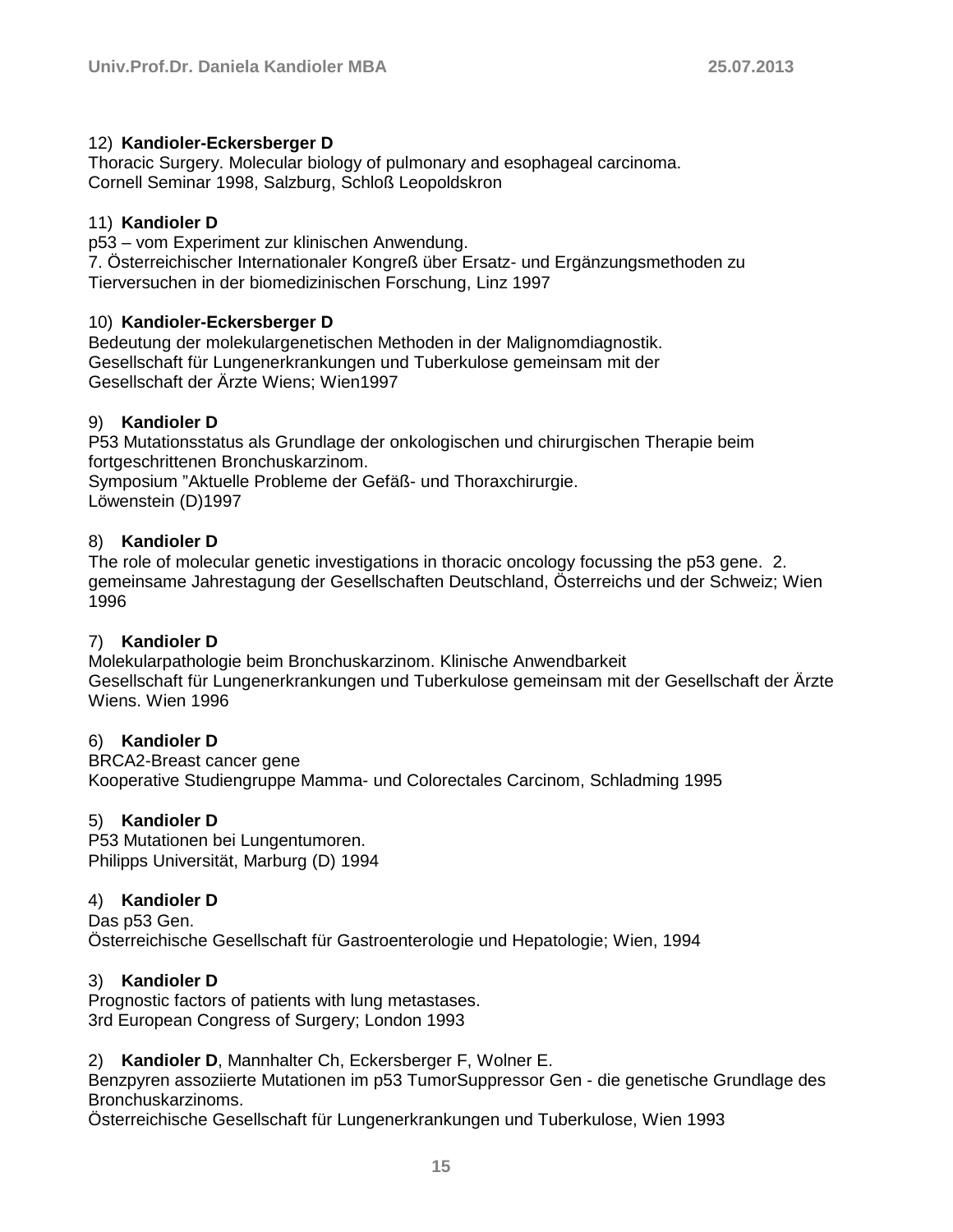#### 1) **Kandioler D**

Ergebnisse nach multipler Metastasektomie. Wissenschaftliche Sitzung der Gesellschaft der Ärzte, Wien 1993

### <span id="page-15-0"></span>VI.PUBLIZIERTE ABSTRAKTS

36) **D. Kandioler**, M. Hejna, R. Zwrtek, S. Kappel, C. Bichler, F. Wrba, A. Ba-Ssalamah, C. Zielinsky, R. Jakesz, J. Zacherl; p53 Research Group Study. P53 adapted neoadjuvant therapy for esophageal cancer: Pilot study. J Clin Oncol 2007; 25 Suppl 18(I): 206s

35) **D. Kandioler**, M. Hejna, R. Zwrtek, S. Kappel, C. Bichler, F. Wrba, A. Ba-Ssalamah, G. Prager, E. Deviatko, M. Riegler, P. Panhofer, F. Langer, C. Zielinsky, R. Jakesz, J. Zacherl. P53 tailored therapy for esophageal cancer – pilot study. Eur Surg 2007; 39 Suppl 215: 12-13

#### 34) **Kandioler D**

p53 tailored therapy for non-small cell lung cancer Eur Surg 2006; 38 Suppl 210: 21, 41

33) **D. Kandioler**, S. Kappel, W. Eberhardt, G. Stamatis, M. Mittelböck, T. Bachleitner-Hoffmann, S. Zöchbauer-Müller, C. Aigner, W. Klepetko. Correlation of p53 genotype and response to induction chemotherapy in advanced non small cell lung cancer (NSCLC).

J Clin Oncol 2005; 23 Suppl 16(I): 631s

32) **Kandioler D**

Contribution of Molecular Markers to the prediction of Response to preoperative radiation in rectal cancer: A review of the literatur on p53, p21 and TS Eur Surg 2002; 34 S183: 61

31) **Kandioler D**, Zwrtek R, Ludwig C, Hofbauer F, Ploner M, Kappel S, Wrba F, Bergmann M, Kührer I, Horvath R, Karner J, Renner K, Teleky B, Karner-Hanusch J, Pötter R, Jakesz R, Herbst F.

Präoperative Kurzzeitradiatio beim Rektumkarzinom: P53-Status als prädiktiver Marker für Ansprechen und Outcome – Eine Multizenterpilotstudie. Acta Chir Austr 2001; 33 Suppl 175: 133

30) **Kandioler-Eckersberger D**, Axner I, Oberhuber G, Rudas M, Dubsky P, Gebhard B, Roka S, Taucher S, Hausmaninger H, Kubista E, Samonigg H, Gnant M, Jakesz R for the Austrian Breast Cancer Study Group.

ErbB-2 Expression and predicition of response to tamoxifen in patietns with lymph node positive, hormone receptor positive breast cancer. Breast, 2001; 10: S20 (Poster)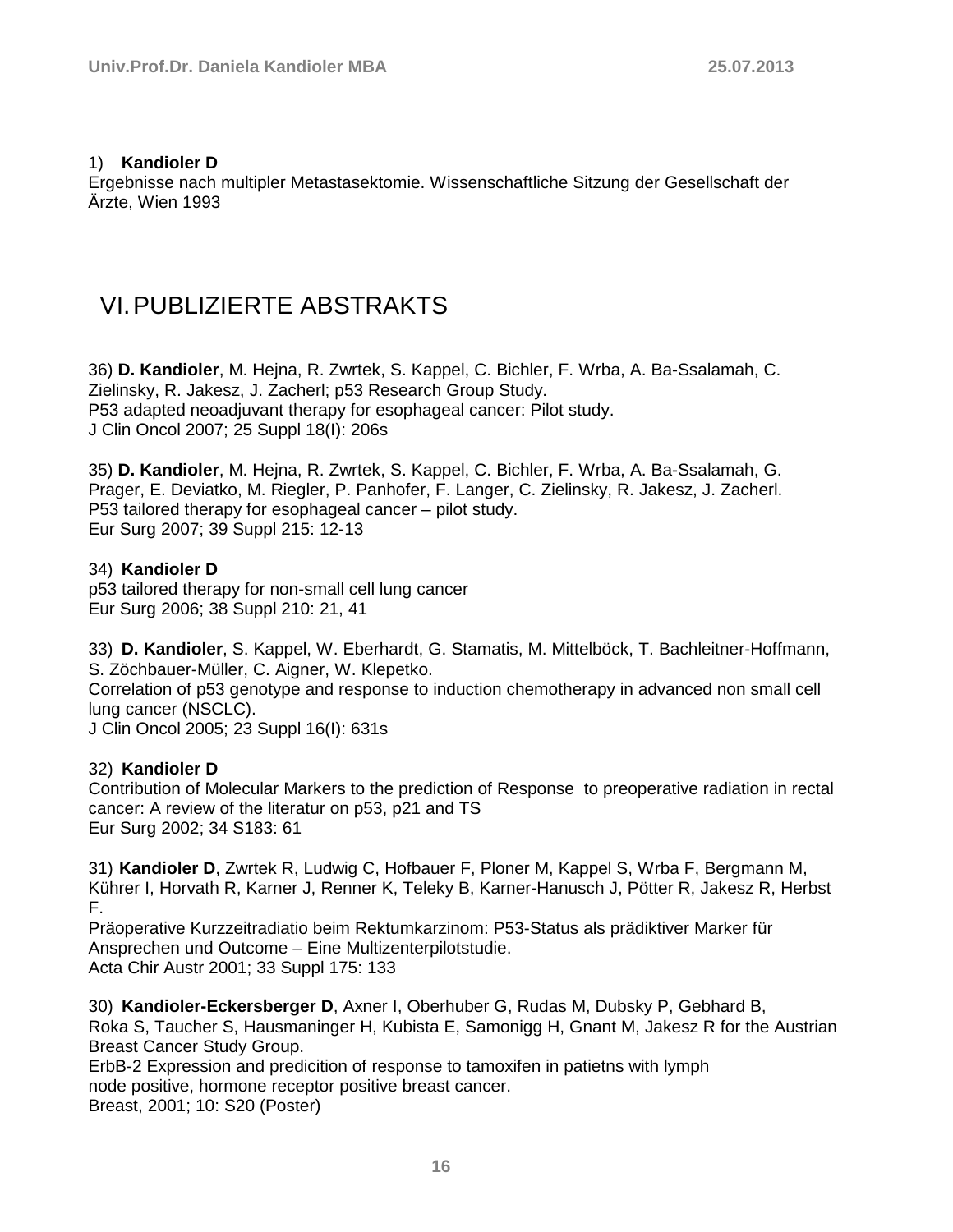29) **Kandioler-Eckersberger Daniela**, Ludwig C, Taucher S, Gebhard B, Roka S, Dubsky P, Kappel S, Janschek E, Rudas M, Wenzl K, Gnant M, Steger G, Jakesz R. p53-Genanalyse und p53-Immunhistochemie zur Vorhersage des Ansprechens auf neoadjuvante Therapie beim Mammakarzinom. Acta Chir Austr 2000; 32 Suppl 163: 20

28) **Kandioler-Eckersberger Daniela**, Kappel S, Stamatis G, Eberhardt W, Hollaus P, Pridun N, Pirker R, Dekan G, Mannhalter Ch, Wolner E, Eckersberger F. Vorhersage des Ansprechens auf neoadjuvante Therapie beim NSCLC Stadium III mittels p53- Genanalyse - eine retrospektive Multizenter-Studie. Acta Chir Austr 2000; 32, Supp 162: 54-55

27) **Kandioler-Eckersberger Daniela**, Ludwig C, Taucher S, Gebhard B, Roka S, Dubsky P, Kappel S, Janschek E, Rudas M, Wenzl K, Gnant M, Steger G, Jakesz R. p53-Genanalyse und p53-Immunhistochemie zur Vorhersage des Ansprechens auf neoadjuvante Therapie beim Mammakarzinom.

Acta Chir Austr 2000; 32,Suppl 162: 55.

26) **Kandioler-Eckersberger Daniela**, Stamatis G, Eberhardt W, Kappel S, Hollaus P, Lintner F, Pridun N, Wolner E, Eckersberger F.

TP53 gene analysis for the prediction of response to neoadjuvant treatment in stage III NSCLC – a retrospective multicenter study.

Thorac Cardiov Surg 2000; 48 (suppl 1): 30.

25) **Kandioler-Eckersberger D** Ludwig C, Rudas M, Taucher S, Gebhard B, Djavanmard M, Grünberger T, Roka S, Janschek E, Kappel S, Gnant M, Steger G, Jakesz R. P53 Status als prädiktiver Marker für das Ansprechen auf neoadjuvante Chemotherapie beim Mammakarzinom.

Acta Chir Austr 1999; 31 Suppl 153:71

24) **Kandioler-Eckersberger D,** Ludwig C, Kappel S, Janschek E, Taucher S, Schmiedinger M, Gnant M, Steger G, Jakesz R. Value of TP53 mutation and p53 overexpression for prediction of response to neoadjuvant treatment in breast cancer patients. Breast Cancer Res Treat 1999; 57 (1): 63 (Poster)

23) **Kandioler-Eckersberger D**, Taucher S, Rudas M, Gebhard B, Grünberger Th, Gnant M, Steger G, Jakesz R.

A different p53 genotype predicts major response to anthracycline or paclitaxel based neoadjuvant therapy in breast cancer.

Eur J Cancer 1998; 34 Suppl.1:S21 (Poster)

22) **Kandioler-Eckersberger D**, Kappel S, Soliman T, Dekan G, Rockenschaub S, Steininger R, Längle F, Mühlbacher F. Gibt es eine Indikation für die Lebertransplantation bei inoperablen Lebermetastasen nach kolorektalem Karzinom? Acta Chir Austr 1998; 30 Suppl 142:13.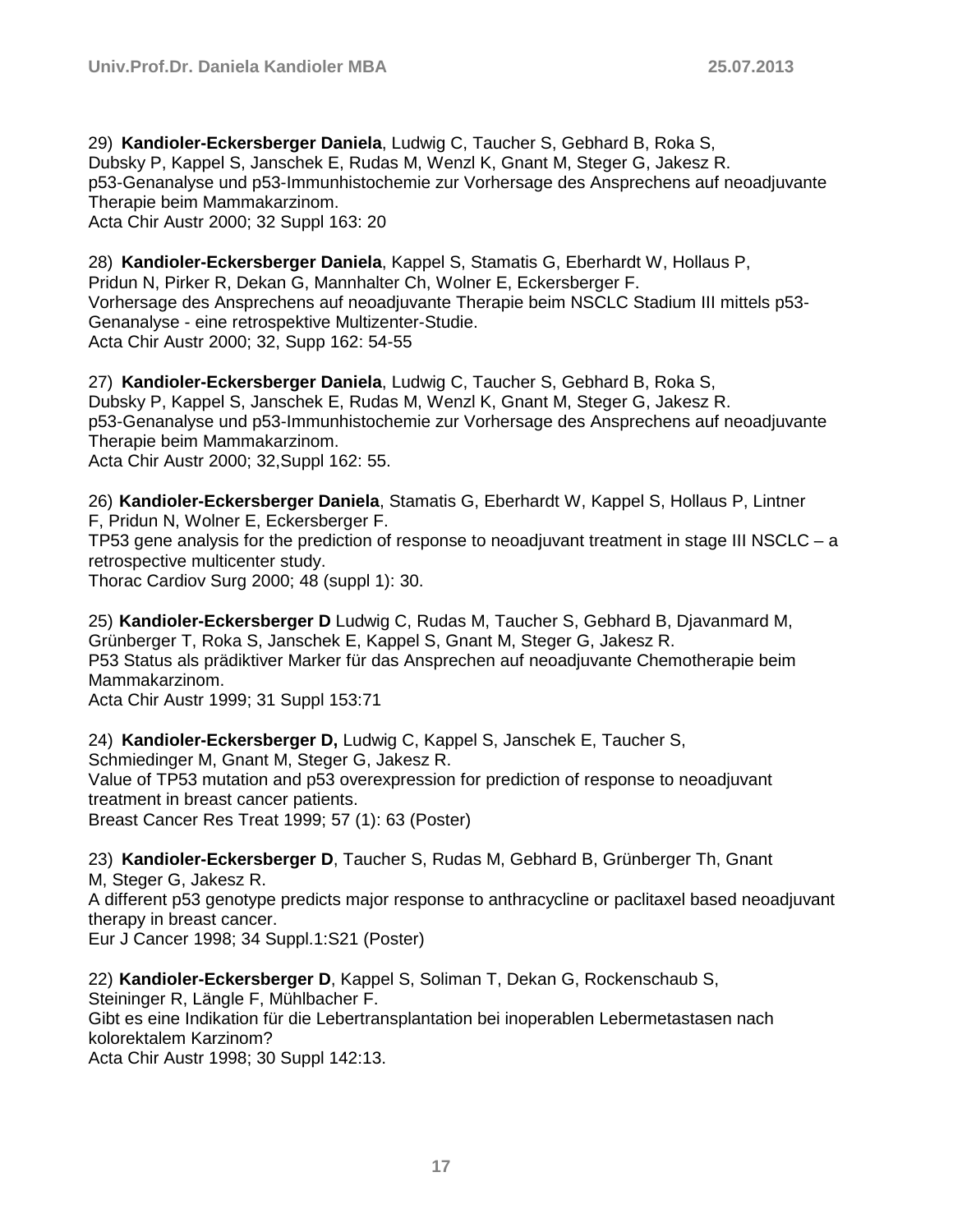21) **Kandioler-Eckersberger D**, Ludwig C, Taucher S, Steiner B, Rudas M, Mannhalter Ch, Steger G, Jakesz R. P53 genotype and major response to anthracyclin and paclitaxel based neoadjuvant treatment in breast cancer patients.

Proc Am Soc Clin Oncol 1998; 17:102a. (Poster)

20) **Kandioler-Eckersberger D**, Walter J, Dekan G, Kappel S, Pirker R, Pötter R, End A, Roth E, Mannhalter C, Wolner E, Eckersberger F. Predictive p53 gene analysis in neoadjuvant therapy of advanced NSCLC. Thorac Cardiov Surg 1998; 46, Suppl 1:224.

19) **Kandioler D**, Kappel S, Pirker R, Havranek V, Hubner M, Walter J, Mannhalter Ch, Wolner E, Eckersberger F. P53 Mutationsstatus als Grundlage der onkologisch-chirurgischen Therapie beim fortgeschrittenen Bronchuskarzinom. Acta Chir Austr 1997; Suppl. 130

18) **Kandioler D**, Ludwig C, Taucher S, Gebhard B, Gnant M, Grünberger T, Mannhalter Ch, Rudas M, Steger G, Steiner B, Jakesz R. P53 Mutationsstatus als Selektionskriterium zur neoadjuvanten Therapie beim Mammakarzinom. Acta Chir Austr 1997; Suppl. 130

17) **Kandioler D**, Kappel S, Pirker R, Havranek V, Hubner M, Walter J, Mannhalter Ch, Wolner E, Eckersberger F.

Linkage of intact p53 and positive outcome of neoadjuvant therapy in locally advanced lung cancer.

Thorac Cardiov Surg 1997; 45, Suppl 1:156.

16) **Kandioler D**, Längle F, Steininger R, Mühlbacher F. Die orthotope Lebertransplantation bei nicht resezierbaren Lebermetastasen. Acta Chir Austr 1996; Suppl.121: 84-85.

15) **Kandioler D**, Dekan G, End A, Müller MR, Gnant M, Pasching E, Mannhalter Ch, Eckersberger F, Wolner E. Molecular genetic differentiation between primary lung cancer and lung metastases of other tumors. AATS Boston 1995; Proc.

14) **Kandioler D**, Dekan G, Pasching E, End A, Müller MR, Mannhalter Ch, Eckersberger F, Wolner E. Molekulargenetische Differenzierung zwischen Zweittumor und Metastase beim pulmonalen Rundherd. . Acta Chir Austr 1995; Suppl.114:18

13) **Kandioler D**, Dekan G, Pasching E, Wolner E, Mannhalter Ch, Eckersberger F. P53 mutation analysis for differentiation between metastasis and second primary tumor in thoracic neoplasms.

Proc Am Soc Clin Oncol 1995; 14:155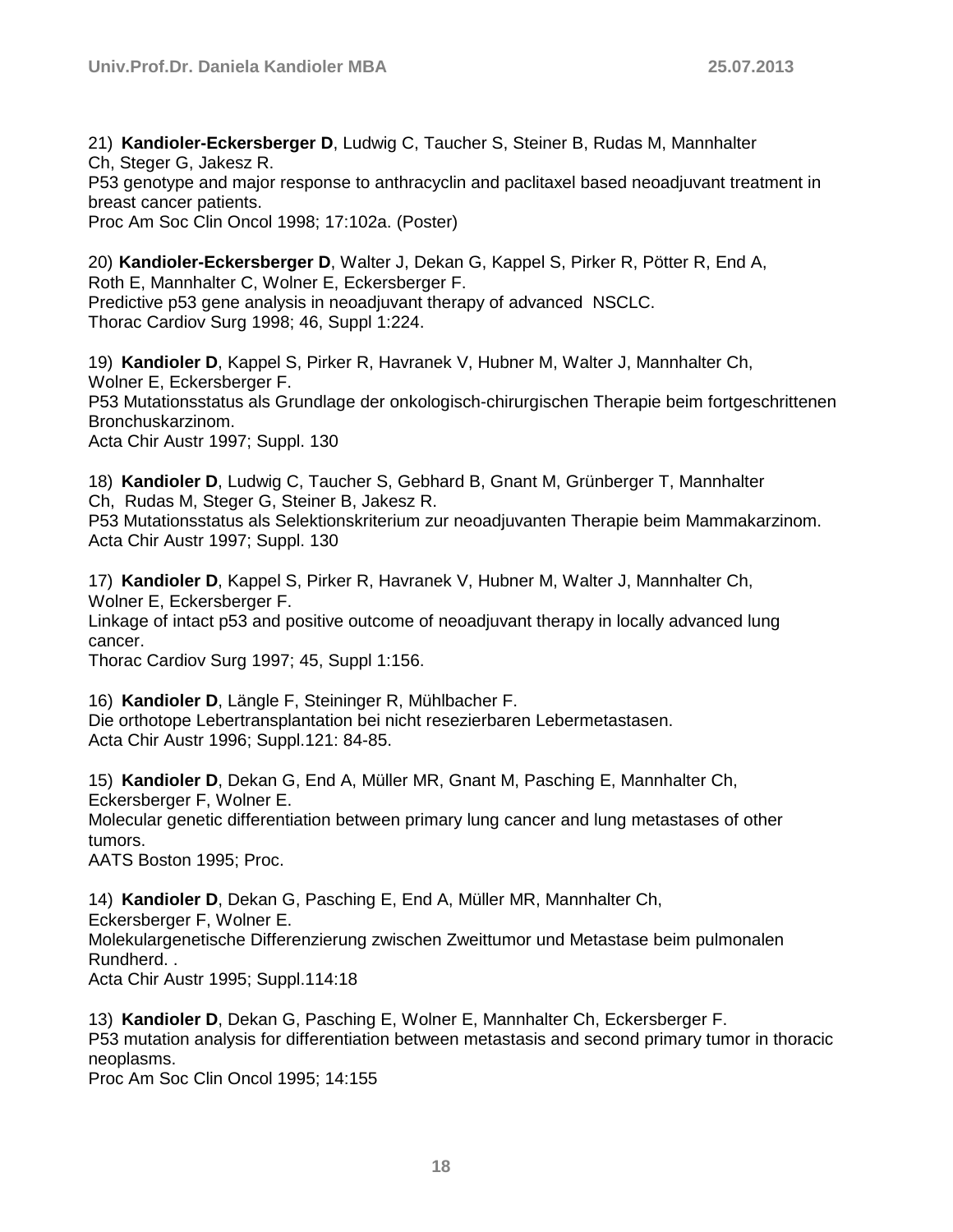12) **Kandioler D**, Dekan G, Pasching E, End A, Müller MR, Mannhalter Ch, Eckersberger F, Wolner E.

Molekulargenetische Differenzierung zwischen Zweittumor und Metastase bei thorakalen Tumoren.

Thorac Cardiov Surg 1995; Suppl. 1: 69

11) **Kandioler D**, Müller M, Eckersberger F, Wolner E. Chirurgische Behandlung rezidivierender Lungenmetastasen-Überlebenswahrscheinlichkeit und prognostische Faktoren.

Acta Chir Aust 1994; Suppl.107: 39-40.

10) **Kandioler D**, Pasching E, Langmann F, Mannhalter Ch, Eckersberger F, Wolner E. Relation between p53 gene mutations and prognostic factors in lung cancer. Eur J Cardio-Thorac 1994; Suppl (Poster)

9) **Kandioler D**, Rack S, Müller MR, Mannhalter Ch,Eckersberger F, Wolner E. Preoperative assessment of the p53 status in lung cancer patients by sequencing bronchoalveolar lavage samples. Eur J Surg Oncol, 1994; 20: 308

8) **Kandioler D**, Buchmayer H, Mannhalter CH, Eckersberger F, Wolner E. Importance of the p53 mutation in the developement of local metastases in bronchial carcinoma. Thorac Cardiov Surg 1994; 42 Suppl.1:146

7) **Kandioler D,** Foedinger M, Müller RM, Eckersberger F, Mannhalter C, Wolner E. Carcinogen-specific mutations in the p53 tumor suppressor gene in lung cancer. AATS, Chicago 1993 Proc.

6) **Kandioler D**, Mitterbauer G, Eckersberger F, Wolner E. P53 mutations in lung cancer are carcinogen associated. Chest 1993; 103 Suppl.:201S (Poster)

5) **Kandioler D**, Buchmayer H, Müller M.R., Mannhalter Ch, Eckersberger F, Wolner E. Selective mutational targeting of the p53 gene in human lung cancer. Eur Resp J 1993; 6, Suppl.17: 533S

4) **Kandioler D**, Födinger M, Eckersberger F, Mannhalter CH, Wolner E. Mutationen des p53 Tumor-Supressor Gens: Indikator für die Mutagenese von Bronchuskarzinomen. Schweiz Med Wschr 1993; 49 Suppl.8

3) **Kandioler D**, Mitterbauer G, Müller MR, Eckersberger F, Wolner E. Mutationen des p53 Tumor-Suppressor Gens beim Bronchuskarzinom. Thorac Cardiov Surg 1993, 41 Suppl.1: 58

2) **Kandioler D**, End A, Grill R, Karlic H, Inhauser T, Mitterbauer G, Chott A, Pirc Danoewinata H, Klepetko W. Lymphoproliferative syndromes after lung transplantation. Ann Haematol 1992; 65 Suppl.A5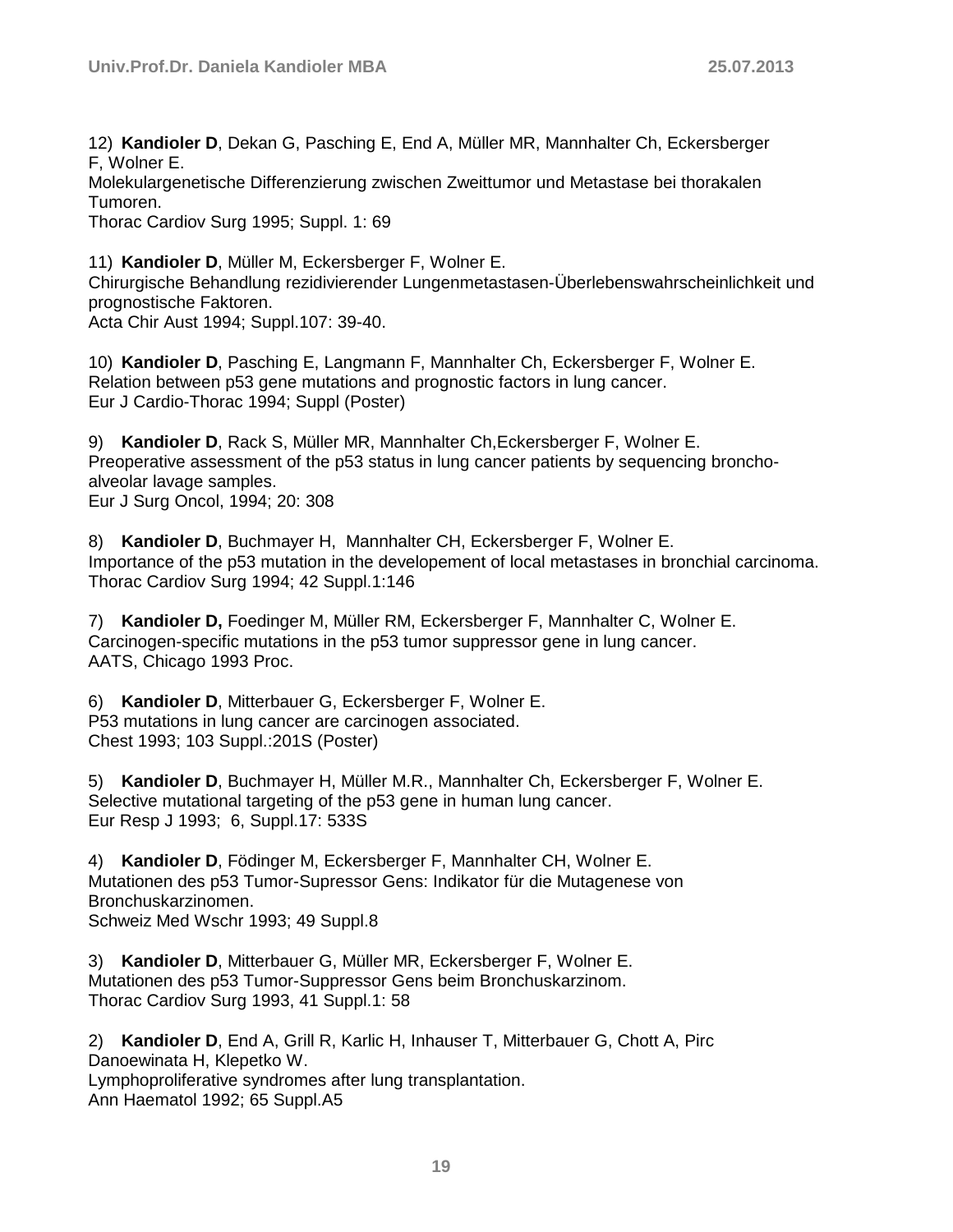1) **Kandioler D**, Grill R, End A, Karlic H, Mitterbauer G, Chott A, Pirc-Danoewinata H, Klepetko W.

Immunglobulinexpression, Gentranslokation und Genrearrangement in der Klonalitätsdiagnose von B-zelligen Lymphoproliferationen nach Lungentransplantation. WIKLIWO 1992; 104/17:544

### <span id="page-19-0"></span>VII.PUBLIZIERTE ABSTRAKTS (Coautor)

65) B. Wolf, S. Kappel, **D. Kandioler**

Clinical trials for p53 marker validation. Europ J Hum Genetics, 2012, 20 (Suppl1): 191 European Human Genetics Conference, Nürnberg 2012

64) S. Kappel, B. Wolf, C. Brostjan, I. Kührer, B. Teleky, R. Schmid, M. Mittlböck, C. Kulinna-Cosentini, F. Wrba, **D. Kandioler** Phase II clinical trial for optimising radiotherapy for rectal cancer using genetic markers. Europ J Hum Genetics, 2012, 20 (Suppl1): 192 European Human Genetics Conference, Nürnberg 2012

63) B. Wolf, S. Kappel, **D. Kandioler** Clinical trials for p53 marker validation. Eur Surg, 2012, 44 (Suppl 248/12): 14 36th Seminar of the Austrian Society for Surgical Research, Wien 2012

62) Pilat N., Kappel S., Gruenberger T., Laengle F., Mittlboeck M., Bichler C., Herberger B., Kuehrer I., Muehlbacher F., **Kandioler D.** Correlation between p53 genotype and overall survival in patients with colorectal cancer liver metastases with and without neoadjuvant therapy: A p53 research group study Eur Surg (2010) 42/1:34 (Poster)

61) Kappel S, Bichler C, Janschek E, Wolf B, Wrba F, Jakesz R, **Kandioler D** First LFS family with childhood rib chondro-sarcoma and novel p53 germ-line mutation. Eur J Hum Genetics 2009; 17 Suppl 2: 177 (Poster)

60) Fülöp S, Noehammer C, Pichler R, Hofner M, Kappel S, Wolf B, **Kandioler D**, Weinhäusel A. Evaluation of mutS based mismatch detection for paralleled mutation testing on standard DNAmicroarrays.

Eur J Hum Genet 2009; 17 Suppl 2: 179 (Poster)

59) Hofner M, Vierlinger K, Kriegner A, Nöhammer C, Bichler C, **Kandioler D**, Fürhauser C, Singer C, Weinhäusel A. DNA-methylation changes in metastatic breast cancer. Eur J Hum Genet 2009; 17 Suppl 2: 194 (Poster)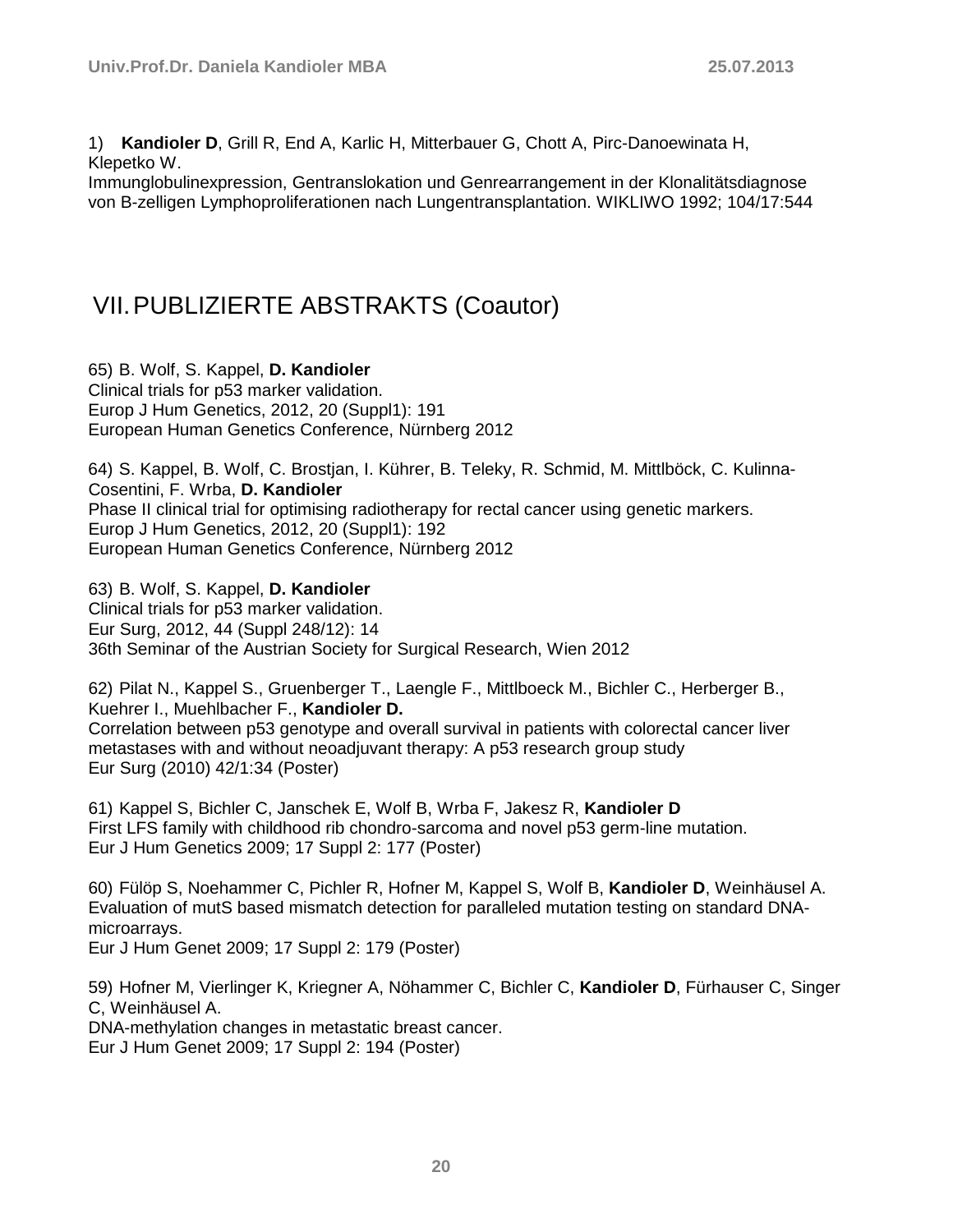58) Weinhäusel A, Hofner M, Fürhauser C, Wielscher M, Schönthaler S, Pichler R, Singer C, **Kandioler D**, Panzer R, Nöhammer C.

Multiplexed DNA methylation testing for efficient tumor marker definition and microarray validation. Eur J Hum Genet 2009; 17 Suppl 2: 297 (Poster)

57) S. Kappel, B. Wolf, F. Wrba, V. Tichy, Ch. Bichler, M. Ploner, M. Mittlböck, E. Roth, **D. Kandioler.**

The predictive significance of p53 sequencing compared to immunohistochemistry. Eur Surg 2007, 39 Suppl 219: 7-8

56) S. Kappel, C. Ludwig, B. Wolf, F. Wrba, M. Ploner, M. Mittlböck, E. Roth, **D. Kandioler**. The right cutoff point: is it possible to improve the predictive value of p53 immunohistochemistry? Eur J Hum Genet 2007; 15 Suppl 1: 166

55) Jech B, Kappel S, Langner C, Wolf B, Teleky B, Roth E, Jakesz R, **Kandioler D.** Genetic fingerprinting in metachronous colon cancer. 11th Central European Congress of Coloproctology, Graz 2006; (Poster) Proktologia 2006;

54) Jech B, Kappel S, Langner C, Wolf B, Teleky B, Roth E, Jakesz R, **Kandioler D.** Genetic fingerprinting in metachronous colon cancer. Eur Surg 2006; 38 Suppl 209: 19

53) S. Kappel, **D. Kandioler**, R. Steininger, F. Laengle, M. Ploder, G. Berlakovich, T. Soliman, S. Rockenschaub, F. Muehlbacher.

Genetic detection and clinical significance of occult lymph node metastasis in patients with liver metastasis from colorectal cancer.

Eur J Hum Genet 2005; 13 Suppl 1:194

52) S. Kappel, **D. Kandioler**, F. Längle, R. Steininger, M. Ploder, T. Soliman, G. Berlakovich, F. Mühlbacher.

Genetic detection of lymph node micrometastasis as a selection criterion for liver transplantation in patients with liver metastasis from colorectal cancer. Transplantation Suppl 2004; 78(2): 82

51) Kappel S, **Kandioler-Eckersberger D**, Soliman Th, Rockenschaub S, Steininger R, Längle F, Mühlbacher F.

Genetischer Nachweis von Mikrometastasen in Lymphknoten kolorektaler Karzinome: ein geeignetes Selektionskriterium für die Lebertransplantation bei inoperablen Lebermetastasen? Eur Surg 2003; 35 Suppl 195: 15

50) Puhalla H, **Kandioler D**, Ludwig C, Filipits M, Wrba F, Längle F, Jakesz R, Grünberger T. p53 analyses in gallbladder cancer: a comparison of gene analysis versus immunohistochemistry in relation to overall survival. Eur Surg 2003; 35 Suppl 195: 16

49) Roka S, Rudas M, Taucher S, **Kandioler D**, Dubsky P, Gnant M, Jakesz R. Niederes Grading und negativer Östrogenrezeptor sind Risikofaktoren für das Auftreten eines Lokalrezidivs nach brusterhaltender Therapie des Ductalen Karzinoma in situ (DCIS). Eur Surg 2002; 34 Suppl 183: 7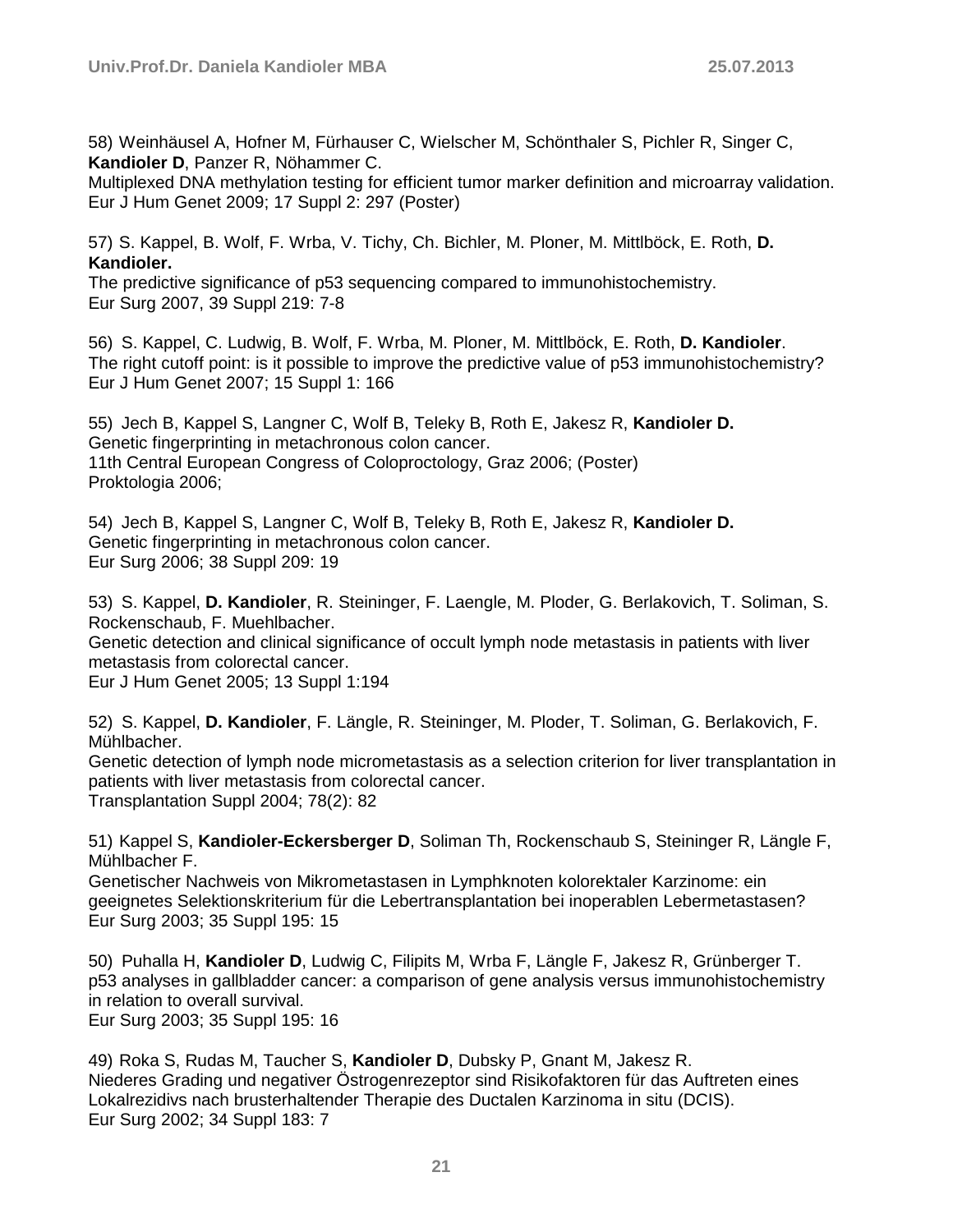48) Taucher S, Rudas M, Gebhard B, **Kandioler-Eckersberger D**, Roka S, Dubsky P, Gnant M, Jakesz R.

Die Bedeutung der histologischen Abklärung eines tastbaren Herdes der Brust. Acta Chir Austr 2000; 32 Suppl.163: 47.

47) Brodowicz T, Tomek S, **Kandioler-Eckersberger D**, Rudas M, Köstler WJ, Ludwig C, Budinsky A, Hejna M, Krainer M, Wiltschke Ch, Zielinski CC. Anti-HER-2/neu Antibody induces apoptosis in HER-2/neu Overexpressing breast cancer cells independant from intact p53. Acta Chir Austr 2000; 32 Suppl.163: 69.

46) Gnant M, Grünberger T, Taucher S, Rudas M, Gebhard B, **Kandioler D**, Dubsky P, Seitz W, Pötter R, Jakesz R. Brusterhaltung ohne Nachbestrahlung: gefährlicher Unsinn oder ein Schritt zu mehr Lebensqualität für selektionierte Brustkrebspatientinnen. Acta Chir Austr 2000; 32 Suppl.163: 30.

45) Taucher S, Rudas M, Gebhard B, **Kandioler-Eckersberger D**, Roka S, Dubsky P, Gnant M, Steger G, Jakesz R. Die Bedeutung der präoperativen Chemotherapie beim Mammacarzinom. Acta Chir Austr 2000; 32 Suppl.163: 18.

44) Taucher S, Rudas M, Dubsky P, Gebhard B, **Kandioler-Eckersberger D**, Roka S, Gnant M, Jakesz R. Validität der Hormonrezeptorbestimmung in der Nadelbiopsie von malignen Tumoren der Brust. Acta Chir Austr 2000; 32, 162: 55.

43) Mannhalter C, **Kandioler-Eckersberger D.** p53 status in cancer patients and it's role for treatemnt decisions 2000, Kioto

42) Brodowicz T, **Kandioler-Eckersberger D**, Rudas M, Tomek S, Koestler W, Budinsky A, Krainer M, Wiltschke C, Hejna M, Zielinski C. Anti-HER-2/neu antibody induces apoptosis in HER-2/neu overexpressing breast cancer cells independent from intact p53 . Proc Am Soc Clin Oncol 2000; 19: 662a

41) Brodowicz T, Köstler W, **Kandioler-Eckersberger D**, Rudas M, Budinsky A, Tomek S, Wiltschke C, Krainer M, Zielinski CC. Anti-HER-2/neu Antibody induces apoptosis in HER-2/neu Overexpressing breast cancer cells independant from intact p53. Acta Chir Austr 1999; 31 Suppl.157: 13.

40) Gebhard B, Gnant M, Spittler A, Weigl G, Roka S, **Kandioler-Eckersberger D**, Taucher S, Grünberger T, Roth E, Jakesz R.

Aktivierungspotential von Monozyten bei Patienten mit malignen versus benignen Brusttumoren: Funktioneller Unterschied und Einfluß der Resektion des Primärtumors. Acta Chir Austr 1999; 31 (Suppl.153): 21.(Poster).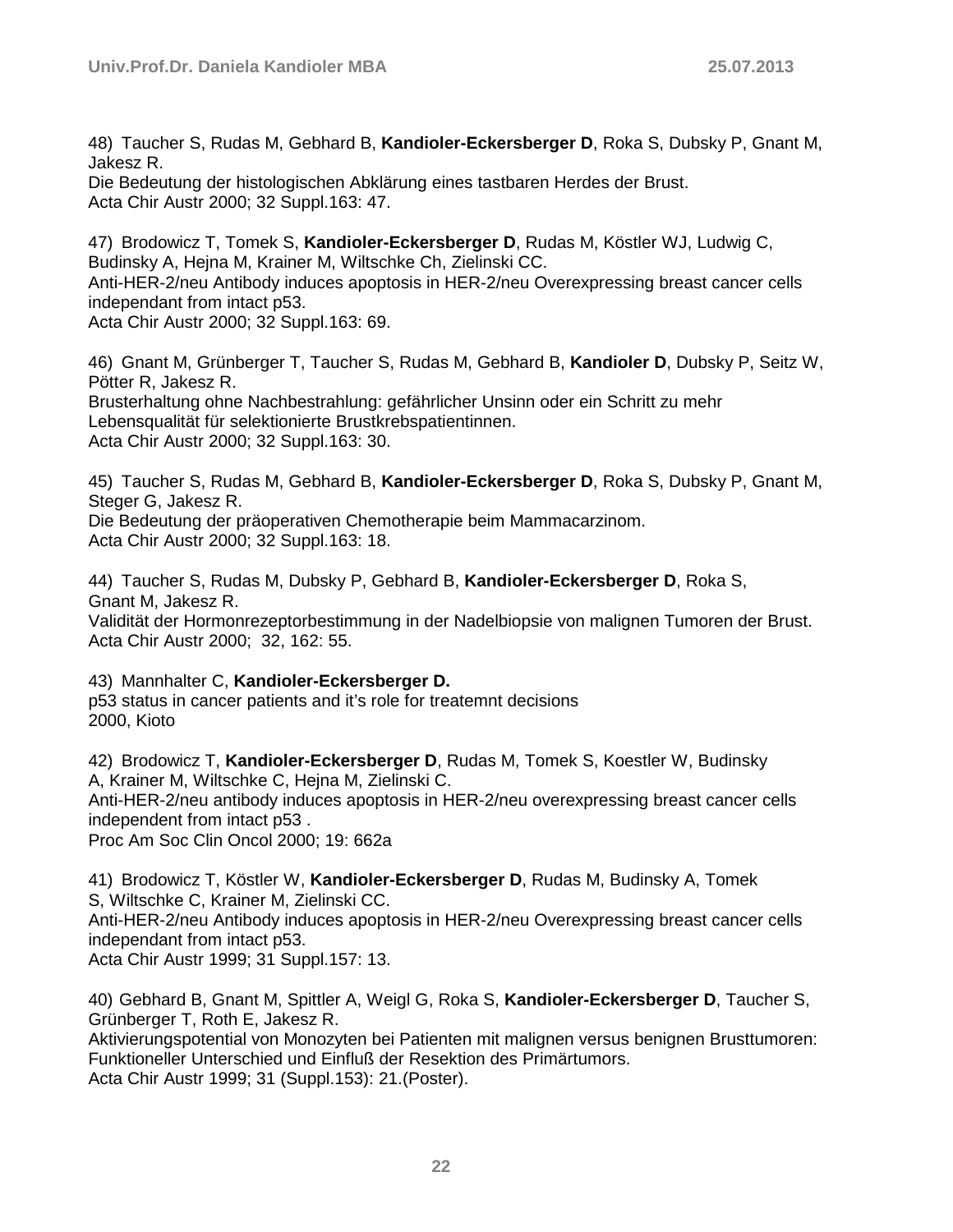39) Kappel S, **Kandioler-Eckersberger D**, Ludwig C, Dekan G, Mittlböck M, Janschek E, Penz M, Krajnik G, Pirker R, Mannhalter Ch, Wolner E, Eckersberger F. Vorhersage des Ansprechens auf präoperative Induktionstherapie beim fortgeschrittenen Lungenkarzinom durch p53 Sequenzanalyse. Acta Chir Austr 1999; Suppl 153:105-106 (Poster)

38) Taucher S, Wenzel C, Djavanmard M, Rudas M, **Kandioler-Eckersberger D**, Gebhard B, Roka S, Grünberger Th, Gnant M, Steger G, Jakesz R. Präoperative Behandlung des lokal weit fortgeschrittenen Mammakarzinoms mit Epidoxorubicin und Taxotere. Acta Chir Austr 1999; 31 Suppl.153: 73-74.

37) Roka S, Rudas M, Gebhard B, Taucher S, **Kandioler D**, Grünberger T, Gnant M, Jakesz R Duktales Carcinoma in situ (DCIS) - Eine retrospektive Analyse an 123 Patientinnen Acta Chir Austr 1999; 31 Suppl 153: 73.

36) Brodowicz T, Kössler W, **Kandioler-Eckersberger D**, Grunt TW, Rudas M, Schneider SM, Hejna M, Budinsky A, Wiltschke C, Zielinski C Inhibition der Proliferation und Induktion von Apoptose bei Weichteilsarkomzellen durch Interferonalpha und Retinoide Acta Med Austr 1999; 26(Suppl 48) 6.

35) Janschek ECS, **Kandioler-Eckersberger D**, Ludwig C, Kappel S, Wolf B, Gebhard B, Jakesz R. Genotype versus histopathological diagnosis of bilateral breast cancer.

Breast Cancer Research Treat 1999; 57(1): 135. (Poster)

34) Gruenberger Th, Gorlitzer M, Mittlboeck M, Axner I, Rudas M, **Kandioler D**, Taucher S, Gebhard B, Steger G, Gnant M, Jakesz R Adjuvant radiotherapy has no benefit after primary breast cancer treatment in selected postmenopausal patients Eur J Cancer 1998; S31

33) Grünberger Th, Gorlitzer M, Soliman Th, Mittelboeck M, Axner I, **Kandioler D**, Taucher S, Gebhard B, Steger G, Gnant M, Jakesz R. Muß jede Patientin mit einem Mammakarzinom nach brusterhaltender Operation adjuvant bestrahlt werden? In Standards in der Diagnostik und Therapie des Mammakarzinoms, Ambrosius Barth Verlag, Heidelberg-Leipzig 1997.

32) Walter J, **Kandioler D**, Kappel S, Ludwig C, Eckersberger F, Wolner E Expression von Vascular endothelial growth factor (VEGF) ist nicht erhöht in 6 Patienten mit metastatischem Bronchuskarzinom Thorac Cardiov Surg 1997; 45 (Suppl1) 86

31) Taucher S, Gnant M, **Kandioler D**, Djavanmard M, Rudas M, Steiner B, Grünberger Th, Gebhard B, Steger G, Jakesz R.

Auswirkungen primärer Chemotherapie auf das chirurgische Vorgehen und Überleben von Patientinnen mit Mammakarzinom.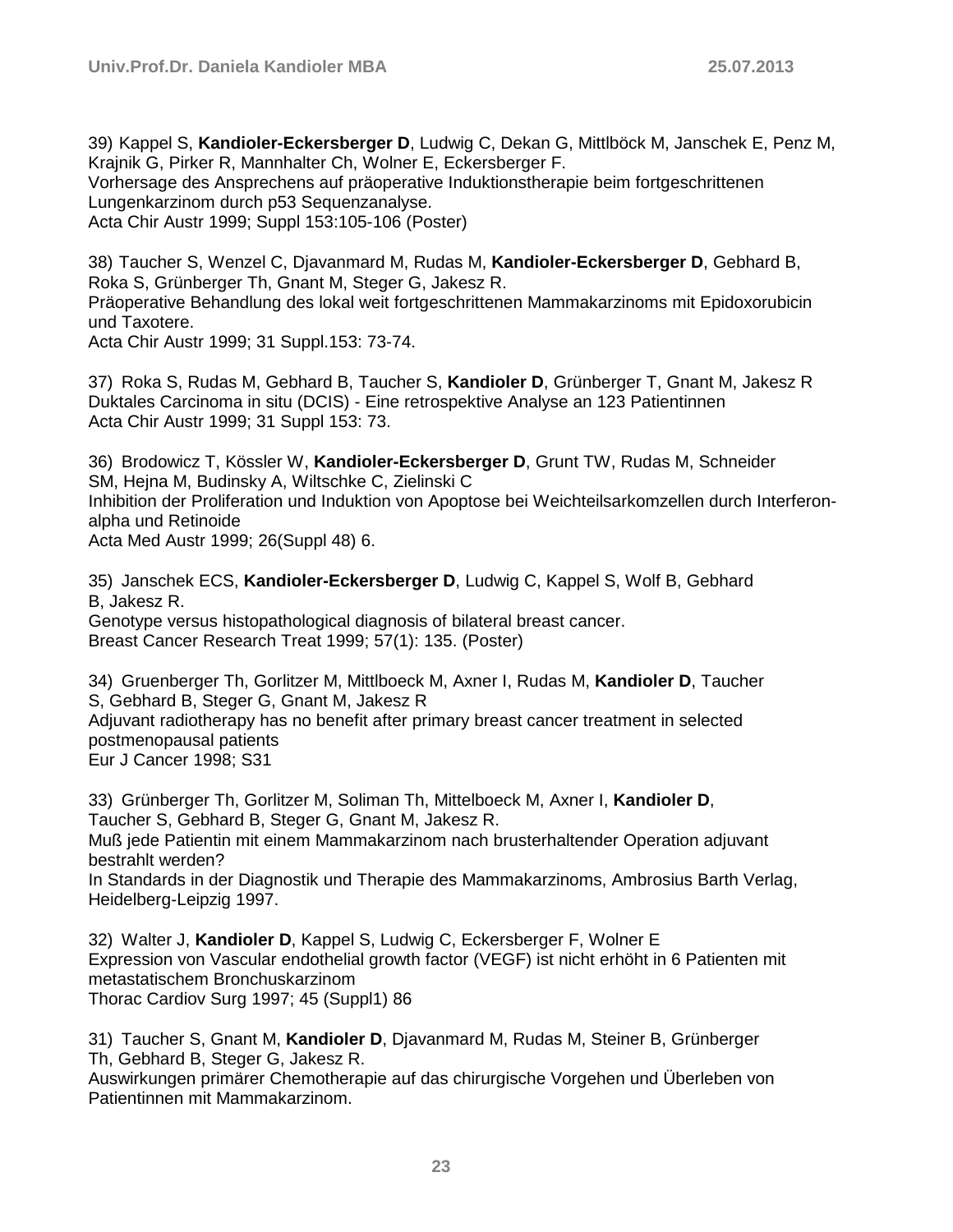In Standards in der Diagnostik und Therapie des Mammakarzinoms, Ambrosius Barth Verlag, Heidelberg-Leipzig 1997

30) Grünberger Th, Gnant M, Mittelböck M, Axner I, **Kandioler D**, Taucher S, Gebhard B, Steger G, Jakesz R. Ändert sich die Biologie des Mammakarzinoms mit steigendem Alter? Analyse von 1873 postmenopausalen Patientinnen. Acta Chir Austr 1997; Suppl.

29) Grünberger Th, Gnant M, Mittelböck M, Axner I, **Kandioler D**, Taucher S, Gebhart B, Steger G, Jakesz R. Age as an independent risk factor for relapse after primary breast cancer treatment in 1873 elderly patients.

Proc Am Soc Clin Oncol 1997; 16:135a. (Poster).

28) Eckersberger F, **Kandioler D**, Wolner E. VATS for staging and treatment in lung cancer. UICC Cancer Meeting 1997; Proc. 20.

27) Eckersberger F, **Kandioler D.** Prätherapeutisches Staging und Wert der Videomediastinoskopie. Acta Chir Austr 1996; Suppl.122

26) Längle F, **Kandioler D**, Rockenschaub S, Soliman T, Mühlbacher F. Stellenwert der Lebertransplantation bei nicht resezierbaren Lebermetastasen. Acta Chir Austr 1996; 2:122.

25) Eckersberger F, **Kandioler D.**  Bilanz nach 5 Jahren video-assistierter thorakoskopischer Chirurgie (VATS) derzeitiger Stand und zukünftige Entwicklungen. Acta Chir Austr 1996; 2 (suppl 121) 57-58.

24) Mueller MR, Stangl P, **Kandioler D**, Klepetko W, Eckersberger F, Wolner E Operative Thorakoskopie: Umstiegraten und Kosten Thorac Cardiov Surg 1996; 44 (Suppl.1) 118.

23) Eckersberger F, **Kandioler D.** Konventionelle und thorakoskopische Operationstechniken. Acta Chir Austr 1995

22) Gnant M, Blijham G, Taucher S, **Kandioler D**, Grünberger T, Steger G, Jakesz R. Tumor biology factors rather than surgical adjuvant treatment strategies determine long term survival and locoregional recurrences in breast cancer:12 year results. Anticancer Drugs 1995, 6 (Suppl.2) 57-58. (Poster).

21) End A, **Kandioler D**, Grimm M, Dekan G, Geissler K, Vogl M, Mitterbauer G, Pirc-Danoewinata H, Klepetko W .

Successful multi-modalitiy therapy of monoclonal lymphoproliferative disease in a lung transplant recipient .

Proceedings 27th Conference on tranplantation and clinical immunology 1995; 317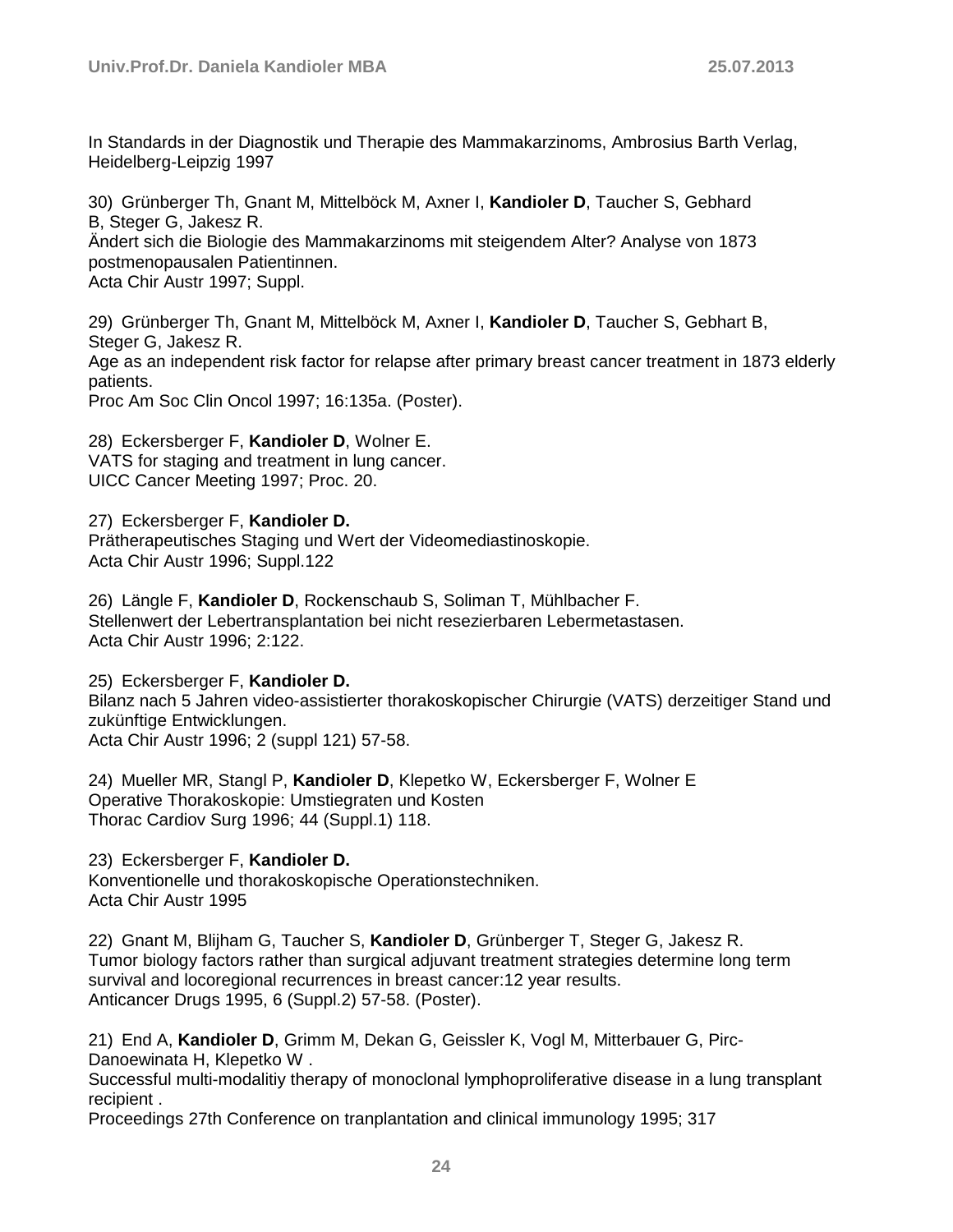20) End A, Drach J, Schlechta B, Dekan G, **Kandioler D**, Vogel M, Klepetko W Posttransplant-lymphoproliferative disorders in lung transplant recipients are not associated with paraproteinemia WIKLIWO 1995; 107/1:29

19) Tschernko E, **Kandioler D**, Eckersberger F. Postoperativer Schmerz: Endoskopischer Zugang vs konventionelle axilläre Thorakotomie. Acta Chir Austr 1994; Suppl 107:40.

18) Eckersberger F, **Kandioler D**, Müller MR, End A, Wolner E. Prognosis after surgical treatment of recurrent pulmonary metastases. Eur J Cardio-Thorac 1994.

17) Eckersberger F, Müller M, **Kandioler D**, Wolner E. Video assisted thoracoscopic surgery in the diagnosis and therapy of tumors. Thorac Cardiov Surg 1994; 42 (Suppl. 1):114.

16) End A, Kober I, **Kandioler D**, Wekerle T, Eibenberger C, Klepetko W, Laufer G, Laczkovics A, Wolner E. PTLD nach intrathorakaler Organtransplantation. Thorac Cardiov Surg 1994; 42 (Suppl.1):70.

15) End A, Helbich T, **Kandioler D**, Stift A, Grimm M, Wieselthaler G, Dekan G, Eibenberger C, Schlick W, Klepetko W. Pulmonary nodules after lung transplantation : diagnostic and therapeutic strategies Acta Chir Austr 1993; Suppl 105: 50-51.

14) Eckersberger F, Müller MR, Scheuba C, **Kandioler D**, Wolner E. Lungenfunktion nach offener und videoassistiert-thorakoskopischer, parietaler Pleurektomie. Acta Chir Austr 1993; 101:76.

13) Eckersberger F, Müller MR, **Kandioler D**, Scheuba Ch, Stanek A, Wolner E. Eine randomisierte Studie - Chemotherapie mit Strahlentherapie versus Strahlentherapie beim Stadium II und III des nichtkleinzelligen Bronchuskarzinoms. Acta Chir Austr 1993; Suppl 101:80.

12) End A, Kober D, **Kandioler D**, Grimm M, Simon P, Dekan G, Klepetko W, Laufer G, Laczkovics A, Wolner E . PTLD nach Herz- und Lungentransplantation. Acta Chir Austr 1993; Suppl 105:19

11) Müller MR, **Kandioler D**, Eckersberger F, Wolner E. Gedeckte Rupturen des zentralen Tracheobronchialsystems. Acta Chir Austr 1993; Suppl 101: 22-23.

10) End A, Kober I, **Kandioler D**, Grimm M, Klepetko W, Laufer G, Wolner E. Lymphoproliferative Erkrankungen nach intrathorakaler Organtransplantation. Acta Med Austr 1993; Sonderheft 1:15.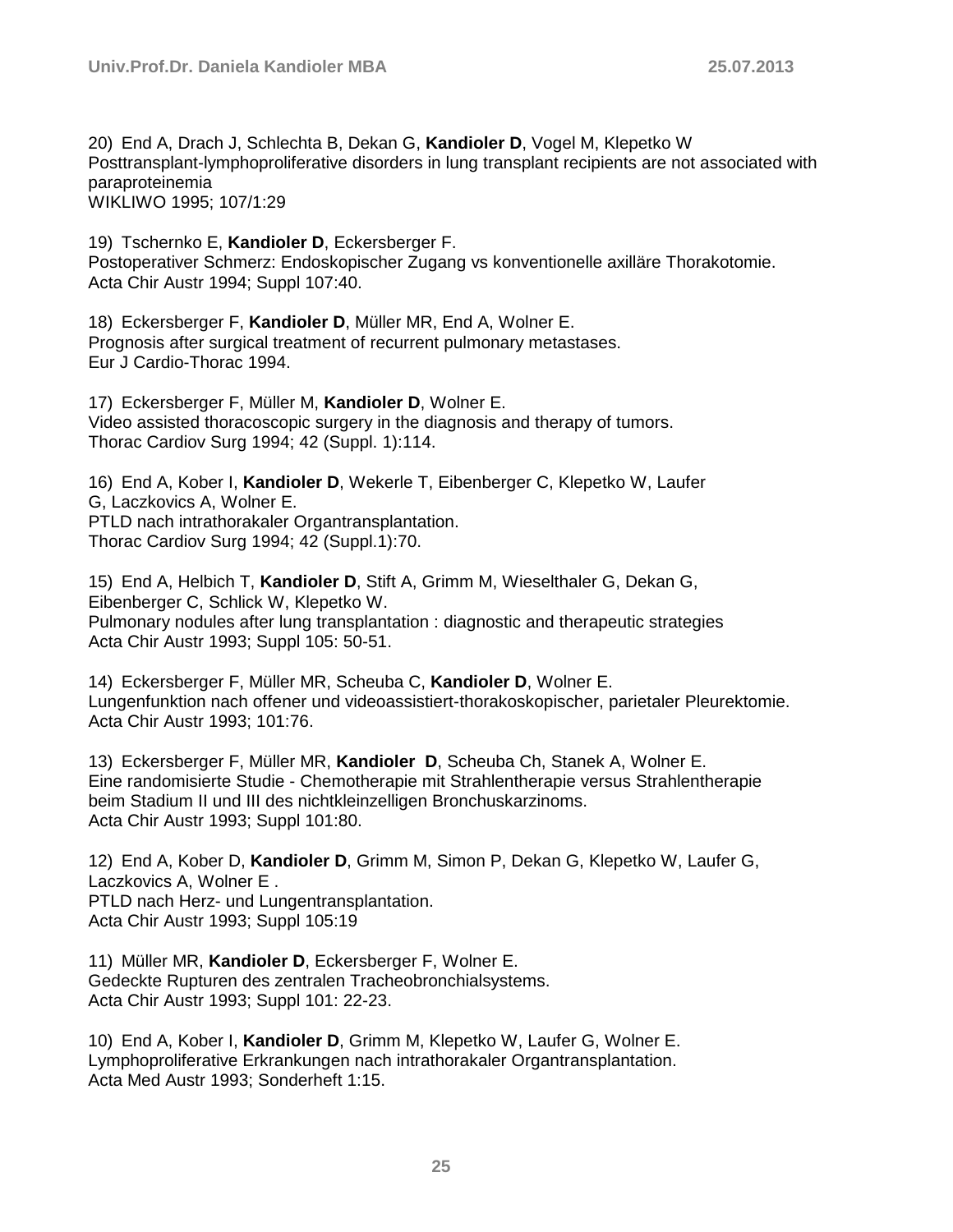9) End A,Helbich T, **Kandioler D**, Stift A, Grimm M, Wieselthaler G, Dekan G,

Eibenberger C, Schlick W, Klepetko W.

Pulmonary nodules after lung transplantation : diagnostic and therapeutic strategies. Eur Resp J 1993; 6 (Suppl.17): 152S. (Poster)

8) Eckersberger F, Müller MR, **Kandioler D**, Wolner E.

Outcome of open and videoendoscopic parietal pleurectomy in recurrent spontaneous pneumothorax.

Surg Endosc 1993; 7(Suppl. 3): 223. (Poster)

7) Eckersberger F, **Kandioler D**, Müller MR, Wolner E. Bedeutung der offenen Lungenbiopsie im Bezug auf die Diagnose und Therapie bei interstitiellen und nodulären Veränderungen der Lunge. Thorac Cardiov Surg 1993; 41 (Suppl.1): 57.

6) Müller MR, **Kandioler D**, Eckersberger F, Wolner E.

Lungenfunktion nach offener und videoassistierter thorakoskopischer parietaler Pleurektomie. Thorac Cardiov Surg 1993; 41 (Suppl.1): 70.

5) Krieger O, Kelenyi G, **Kandioler D**, Chrobak L,Dominis M, Fekete S, Ihle R, Koller E, Matolcsy A, Neuwirtova R,Tüchler H, Lutz D. Differential diagnosis of myelodysplasia (MDS) and erythroleukemia (FAB:M6): a multicenter I.G.C.I. trial. Annals of Hematology 1993; 67 (Suppl) A70.

4) Lutz D, Krieger O, Chrobak L, Dominis M, Fekete S, Ihle R, Kelenyi G, Matolcsy A, Neuwirtova R, **Kandioler D**, Tüchler H:

A comparison of erythroleukemia (FABM6) with related myelodysplastic syndromes (MDS). Haematologica 1991;76, Suppl. 4.

3) Krieger O, **Kandioler D**, Kasparu H, Koller E, Nowotny H, Tüchler H, Lutz D. Risk adapted therapeutical approaches for CMML. Leukemia Research 1991; 15 (Suppl): 32. (Poster).

2) Krieger O, **Kandioler D**, Koller E, Chrobak L, Dominis M, Fekete S, Ihle R, Kelenyi G, Matolcsy A, Neuwirtova R, Tüchler H, Lutz D. Differential diagnosis of Myelodysplasia (MDS) and erythroleukemia (FAB:M6). A Multicenter I.G.C.I. Trial.

Leukemia Research 1991; 15 (Suppl): 19 (Poster).

1) Krieger O, **Kandioler D**, Kasparu H, Köller U, Novotny H,Tüchler H, Lutz D. The heterogeneity of CMML. Bone Marrow Transplantation 1989; 4 (Suppl.3) 62.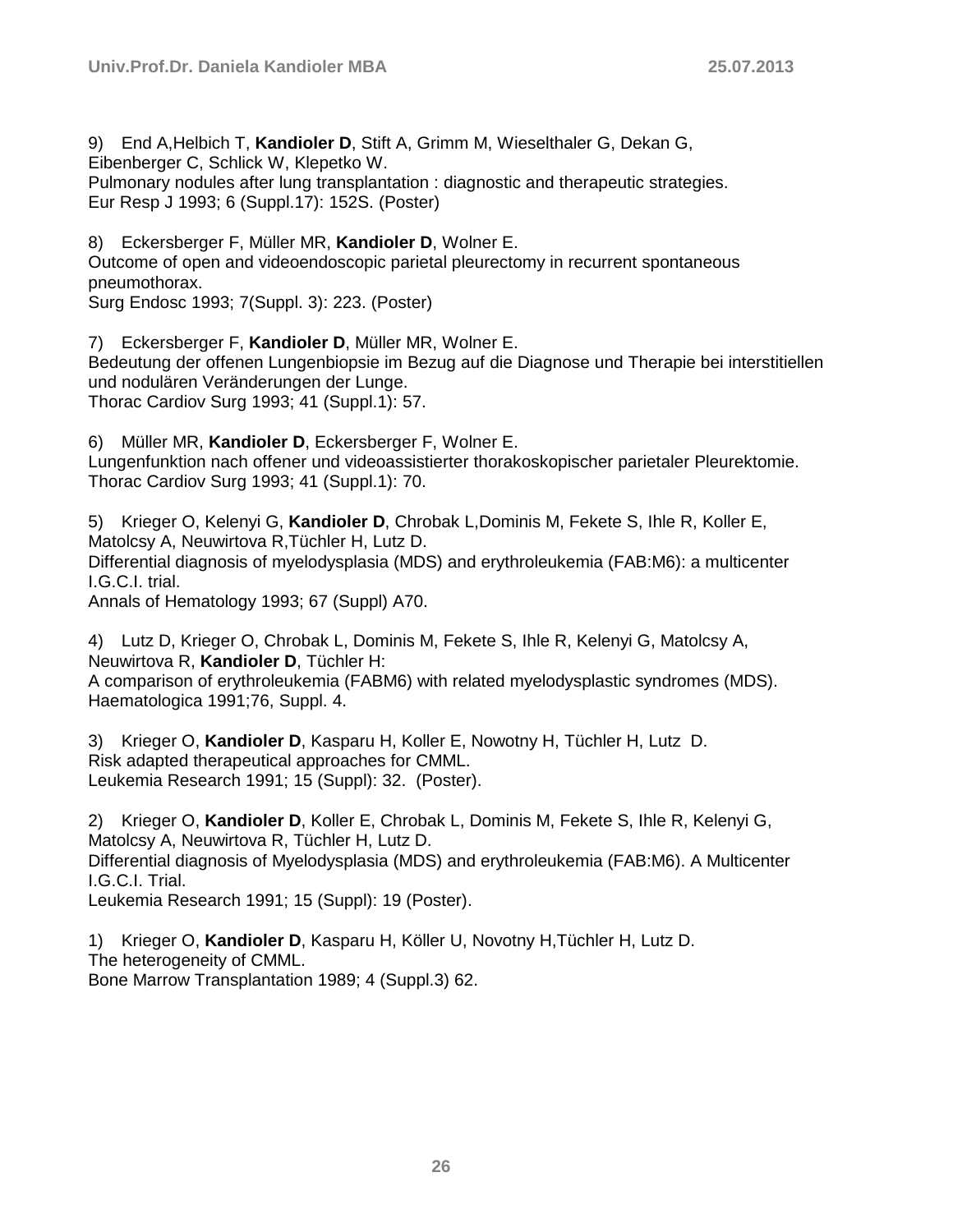### <span id="page-26-0"></span>VIII.SONSTIGE PRÄSENTATIONEN

#### 27) **D. Kandioler**

What is the current impact of molecular response evaluation in neo-adjuvant treatment strategies? 11th World conference OESO, World Organization for Specialized Studies on Diseases of the Esophagus, Como 2012

#### 26) **D.Kandioler**

Are there indications for neo-adjuvant chemo-radiation in early stage esophageal cancer? 11th World conference OESO, World Organization for Specialized Studies on Diseases of the Esophagus, Como 2012

25) S. Kappel, E. Janschek, B. Wolf, M. Rudas, R. Jakesz, **D. Kandioler** Treatment of patients with Li Fraumeni Syndrome. 5th Mutant p53 Workshop 2011, Ariccia (Rom); 110 (Poster)

24) B. Wolf, S. Kappel, **D. Kandioler** Clinical trials for p53 marker validation.

5th Mutant p53 Workshop 2011, Ariccia (Rom); 138 (Poster)

23) Bichler C, **Kandioler D**. P53-adjusted neoadjuvant chemotherapy for potentially resectable oesophageal cancer "pancho" randomized controlled PREDICTIVE MARKER trial. Frühjahrstagung ÖHGO 2007, Wien

22) Bichler C, **Kandioler D**. Evaluation of response to induction-chemotherapy in correlation to p53 genotype in NSCLC stage III; Phase II Study. Frühjahrstagung ÖHGO 2007, Wien

21) Kappel S, **Kandioler D**, Steininger R, Längle F, Wrba F, Ploder M, Berlakovich G, Soliman Th, Hetz H, Rockenschaub S, Roth E, Mühlbacher F. Genetic detection and clinical significance of occult lymph node metastasis in patients with liver metastasis from colorectal cancer. VFWF-Universitätsvorlesung 2006, Wien

20) D. Macheiner, G. Heller, C. Bichler, **D. Kandioler-Eckersberger**, R. Schulte-Hermann, S. Zöchbauer-Müller, B. Grasl-Kraupp. NORE1B: A candidate tumor suppressor gene in human liver cancer. DGPT 2005, Mainz

19) D. Macheiner, S. Kappel, C. Bichler, **D. Kandioler-Eckersberger**, R. Schulte-Hermann, S. Zöchbauer-Müller, B. Grasl-Kraupp.

Hypermethylation: epigenetic silencing of tumorsuppressor genes in human hepatocarcinogenesis. VFWF-Festakt & Universitätsvorlesung 2005, Wien

18) N. Pilat, Th. Grünberger, S. Kappel, F. Längle, M. Mittelböck, **D. Kandioler**. p53 gene analysis for prediction of response to chemotherapy in CRCLM patients. 21. Jahrestagung der ACO-ASSO 2004, Salzburg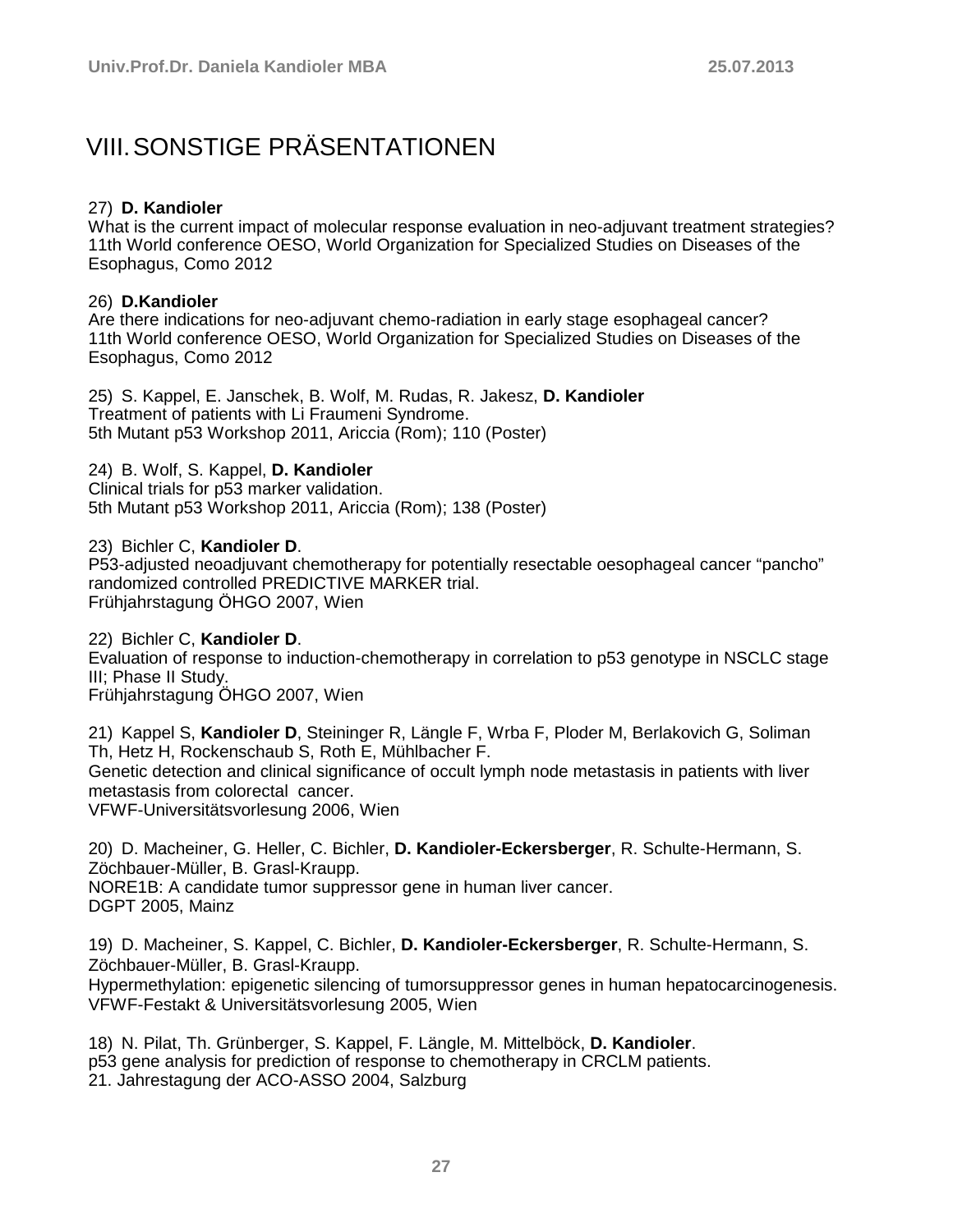17) S. Kappel, **D. Kandioler,** R. Steininger, F. Längle, G. Berlakovich, Th. Soliman, S. Rockenschaub, F. Mühlbacher.

Liver transplantation in colorectal liver metastasis – patient selection by genetic staging of lymph nodes?

Austro-Hungarian Transplant Revival 2004, Sopron

16) **Kandioler D**, Ludwig-Papst C, Janschek E, Kappel S, Zwrtek R, Hofbauer F, Wrba F, Horwath M, Karner-Hanusch J, Pötter R, Jakesz R, Teleky B, Herbst F. TP53 genotype: evaluation as a predictive marker for response to preoperative short-term radiotherapy in rectal cancer.

2<sup>nd</sup> Colorectal Cancer Conference 2002, Rom

15) **Kandioler-Eckersberger Daniela**, Ludwig C, Rudas M, Kappel S, Janschek E, Wenzel C, Schlagbauer-Wadl H, Gnant M, Steger G, Roth E, Jakesz R.

TP53 mutation and p53 overexpression for prediction of response to neoadjuvant treatment in breast cancer patients.

VFWF Veranstaltung "Universitätskliniken Wien – Was bringt die Zukunft?", 2001.

14) Janschek ECS, Ludwig C, Kappel S, Wolf B, Gebhard B, **Kandioler - Eckersberger D**, Gnant M, Jakesz R.

Genotype versus histopathological diagnosis of bilateral breast cancer.

VFWF Veranstaltung "Universitätskliniken Wien – Was bringt die Zukunft?", 2001.

13) Ludwig C, **Kandioler-Eckersberger D**, Kappel S, Janschek E, Wolf B, Taucher S, Gnant M, Rudas M, Steger G, Roth E, Jakesz R.

Value of p53 aberrations to predict response to neoadjuvant treatment in breast cancer patients. 1.Österr. Krebskongreß 2000, Wien

12) **Kandioler-Eckersberger D**, Kappel S, Ludwig C, Dekan G, Mittlböck M, Janschek E, Penz M, Krajnik G, Pirker R, Mannhalter C, Wolner E, Eckersberger F. Vorhersage des Ansprechens auf präoperative Induktionstherapie beim Lungenkarzinom durch p53 Genanalyse.

VFWF-Fakultätsvorlesung 1999, AKH-Wien

11) Kappel S, **Kandioler-Eckersberger D**, Gebhard B, Soliman Th, Dekan G, Rockenschaub S, Steininger R, Längle F, Mühlbacher F. Gibt es eine Indikation für die Lebertransplantation bei inoperablen Lebermetastasen nach kolorektalem Karzinom? VFWF-Fakultätsvorlesung 1998, AKH Wien

10) **Kandioler-Eckersberger D**, Taucher , Gnant M, Steger G, Pirker R, Roth E, Wolner E, Jakesz R, Eckersberger F. A different p53 genotype is associated with major response to neoadjuvant treatment in lung and breast cancer patients.

Fakultätsvorlesung VFWF 1997, AKH Wien

9) **Kandioler D**, Kappel S, Pirker R, Pötter R, Walter J, Mannhalter Ch, Roth E, Wolner

E, Eckersberger F.

Selektion von p53 wild type Tumoren durch erfolgreiche neoadjuvante Therapie beim NSCLC Stadium IIIB.

Dt. Gesellschaft f. Thoraxchirurgie 1997